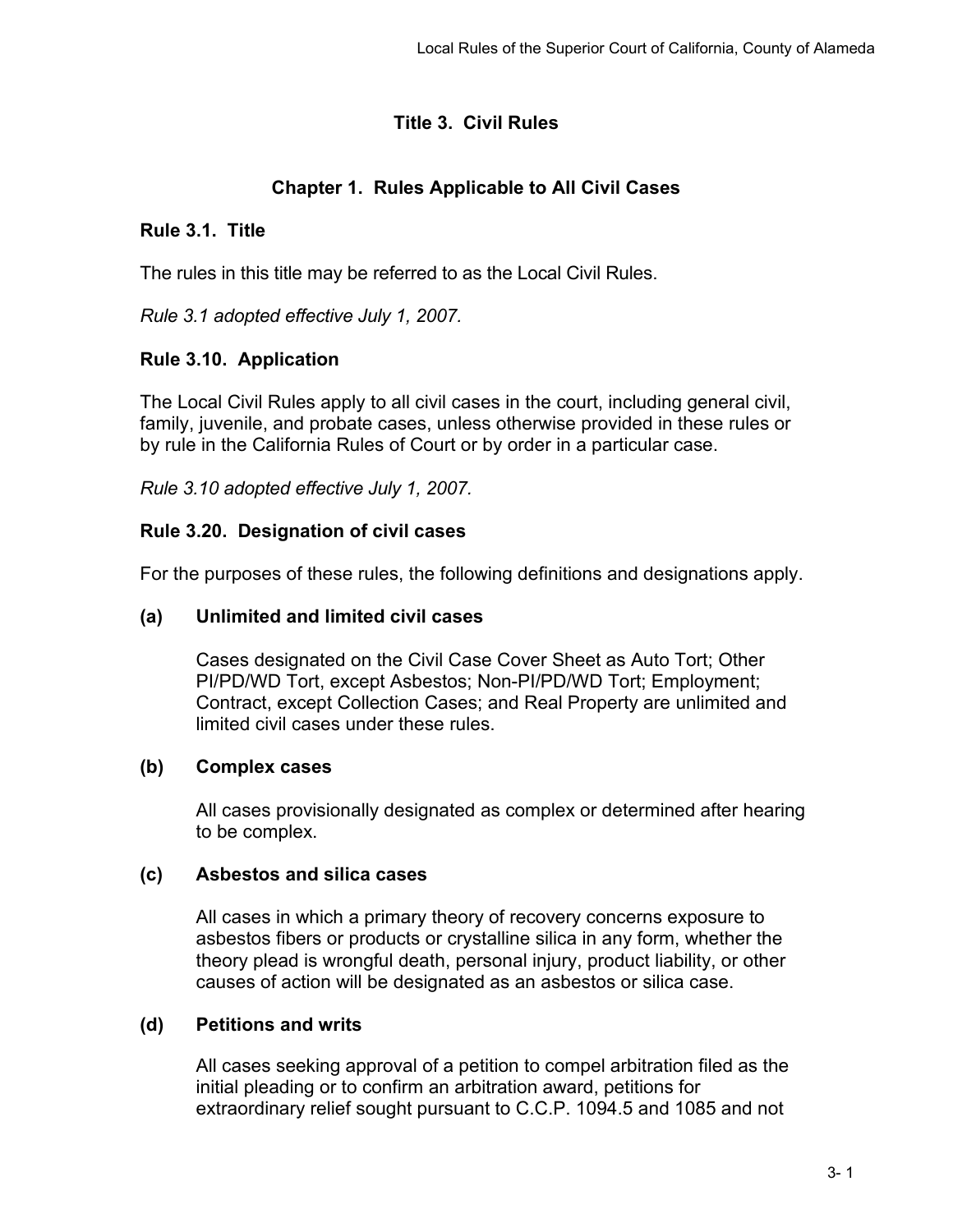combined with other civil claims, including actions brought pursuant to the California Environmental Quality Act, will be designated as petition cases.

#### **(e) Uninsured motorist cases**

All cases designated on the Civil Cover Sheet as an Uninsured Motorist case are uninsured motorist cases under these rules.

#### **(f) Small claims cases**

Any case that is filed in the small claims court is a small claims case under these rules.

#### **(g) Collection cases**

A collection case is an action for recovery of money owed in a sum stated to be certain that is not more than \$25,000, exclusive of interest and attorneys fees, arising from a transaction in which property, services, or money was acquired. A collections case does not include an action seeking the following: (1) Tort damages; (2) Punitive damages; (3) Recovery of real property; (4) Recovery of personal property; or (5) A prejudgment writ of attachment.

#### **(h) Unlawful detainer actions**

All cases designated as unlawful detainer actions on the Civil Case Cover Sheet are designated unlawful detainer actions under these rules.

*Rule 3.20 adopted effective July 1, 2007.*

#### **Rule 3.25. Status or case management conference**

The court may set any case for a status or case management conference at any time upon notice. The notice may require the appearance of the parties, filing of a pleading, performance of an act, or any other matter the court orders.

*Rule 3.25 adopted effective July 1, 2007.*

#### **Rule 3.26. Notice of death**

Within ten calendar days of receiving notice of a party's death, counsel for the deceased party must file a Notice of Death with the court and serve it upon all other parties.

*Rule 3.26 adopted effective January 1, 2009.*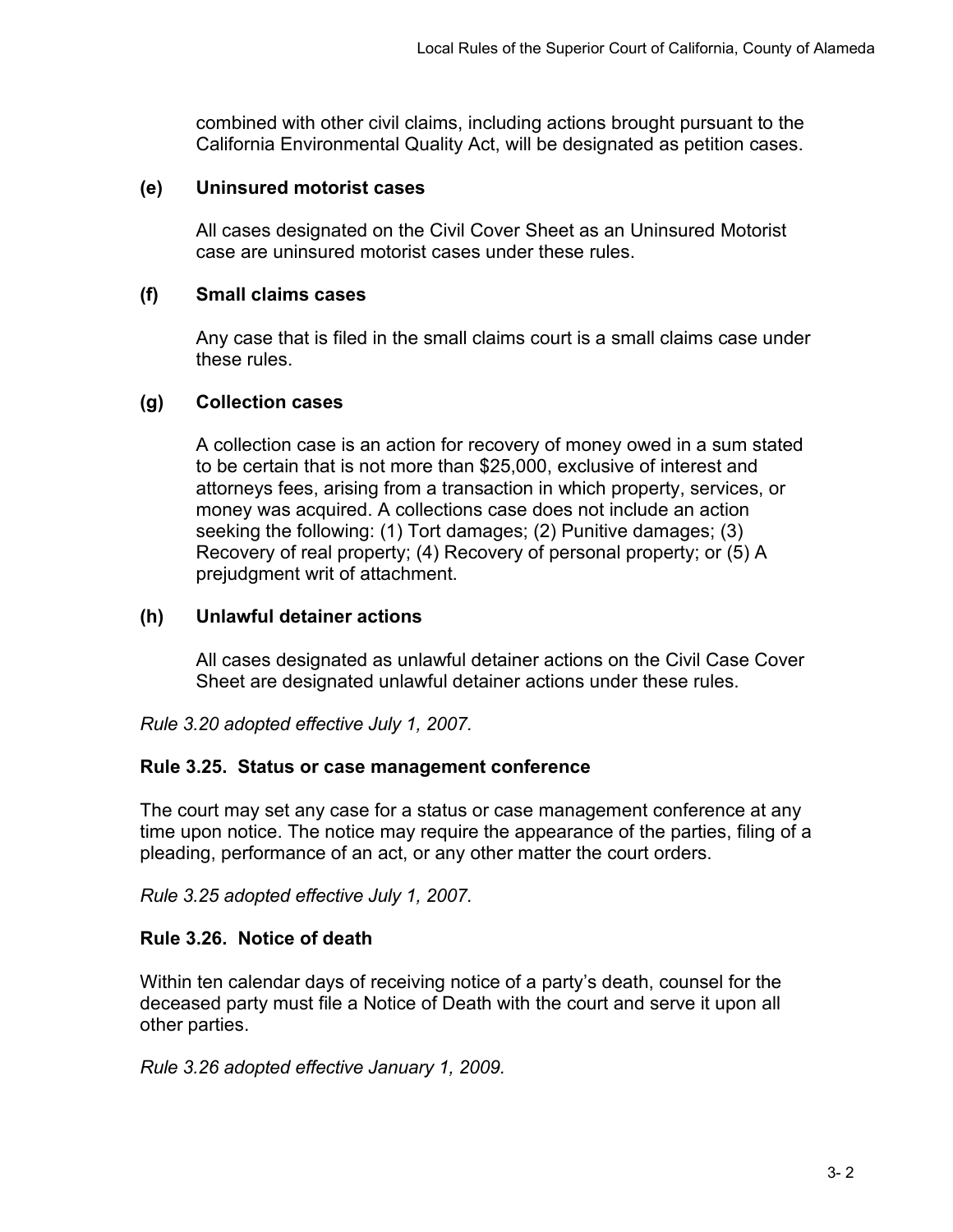# **Rule 3.27. Electronic filing and service**

# **(a) Effective date and mandatory use of electronic filing**

The court adopts electronic filing (e-filing) in all civil proceedings as follows: Starting on October 12, 2021, or on a later effective date to be posted on the Court's website at [insert specific URL], e-filing is permissive. Any party may elect to complete filings using a courtapproved Electronic Filing Service Provider ("EFSP"), and to receive service from such Electronic Filing Service Provider. Commencing January 1, 2022, or six weeks following a later posted launch date, e-filing will be mandatory for all represented parties. Counsel for represented parties must file and accept service using a court-approved EFSP. Any self-represented party who consents to participate in the e-filing system also consents to thereafter file, serve and accept service by electronic means.

## **(b) Technical requirements**

Filings shall be made through a court-approved EFSP. The Court will maintain and update as needed a Civil E-filing Page on its website that will contain relevant information, including technical requirements for e-filing, approved EFSPs and Frequently Asked Questions regarding e-filing. All filings must be made in a searchable PDF format and otherwise comply with the technical requirements on the Court's website.

#### **(c) Electronic service/mandatory use**

All parties who are required or consent to e-filing must serve all documents electronically on those participating in electronic filing.

# **(d) Exceptions to e-filing**

The following documents must be filed non-electronically:

- (1) Bench Warrants
- (2) Subpoenaed documents
- (3) Bonds
- (4) Undertakings
- (5) Certified judgments
- (6) Out of State or Out of County Abstracts or Commissions
- (7) Sister State Judgments
- (8) Subpoenas for Out of State Actions
- (9) Payee Data Records

#### **(e) Sealed documents**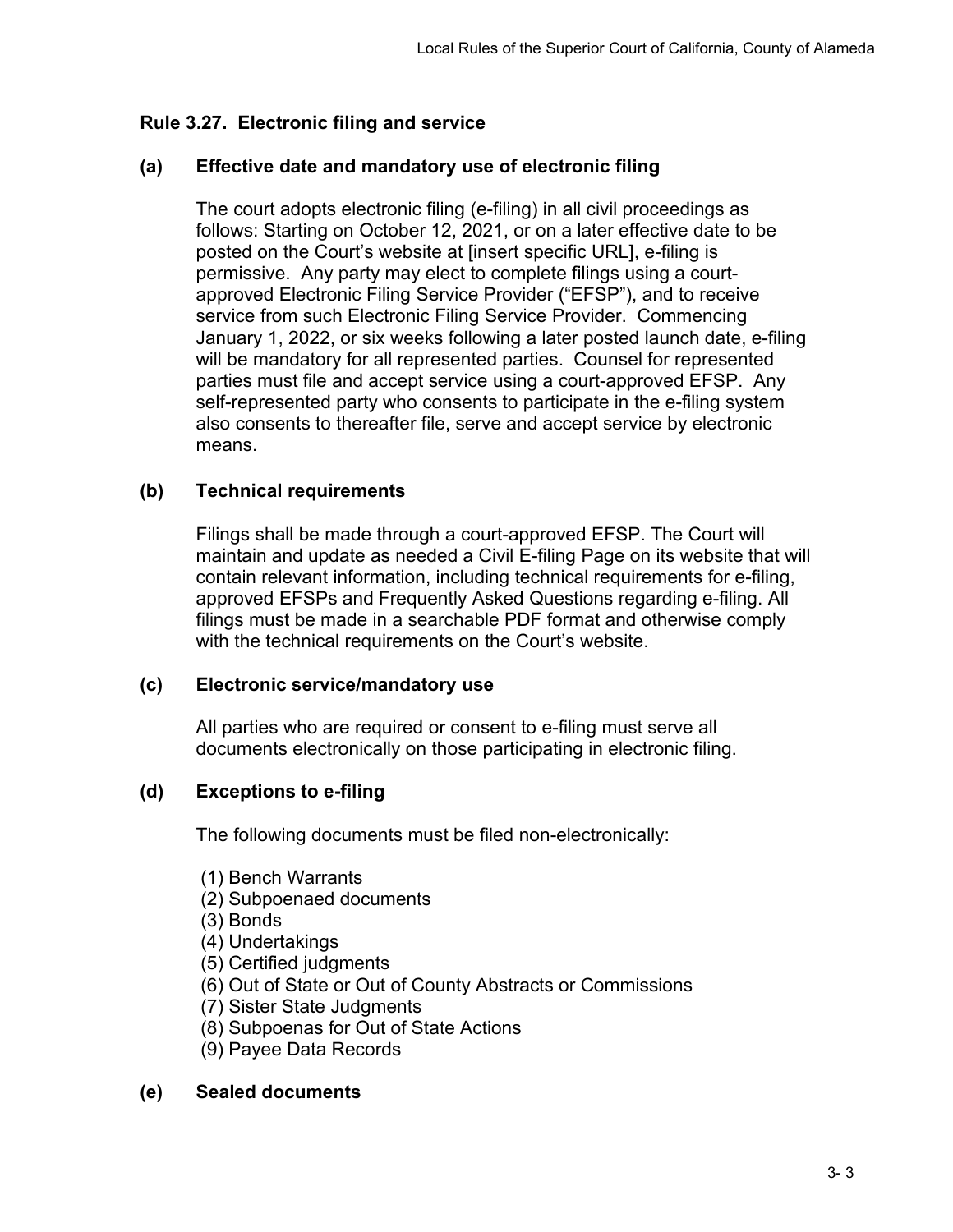- (1) Confidential documents for which sealing is requested must be filed and served electronically by those subject to e-filing.
- (2) Provisionally filed confidential documents that have been ordered to be sealed or may be the subject of a motion to file documents under seal must be filed or lodged with the Court by electronic submission. Redacted versions of any such documents must be filed electronically at the same time.
- (3) The sealed document must be e-filed and the caption page must have "UN-REDACTED" in bold type under the title of the document. If there is no court order sealing the document, the un-redacted document will be filed as conditionally sealed until the court rules on the request to seal. The caption page of a redacted document must have "REDACTED" in bold type under the title of the document.
- (4) Documents containing confidential material filed in connection with a discovery motion, which do not require a court order to be filed under seal, shall state the word "DISCOVERY" in bold and underlined on the title page and, as appropriate, the words "TO BE FILED UNDER SEAL" or "REDACTED." If only portions of the document are confidential, redacted and unredacted versions must be filed.
- (5) Complete unredacted courtesy copies and redacted copies of any confidential or redacted document must be physically lodged with the department where any hearing relating to those documents will be held. The courtesy copies must be placed in separate envelopes with the words "UNDER SEAL," "LODGED CONDITIONALLY UNDER SEAL" or "REDACTED" as appropriate on each envelope. The caption page for the enclosed document must be taped on the outside of the envelope.

# **(f) Official record**

The Court maintains the official court record in electronic format for all cases with the exception of items that have not been stored electronically.

*Rule 3.27 adopted effective July 1, 2021.*

# **Rule 3.30. Law and motion**

**(a) Law and motion department**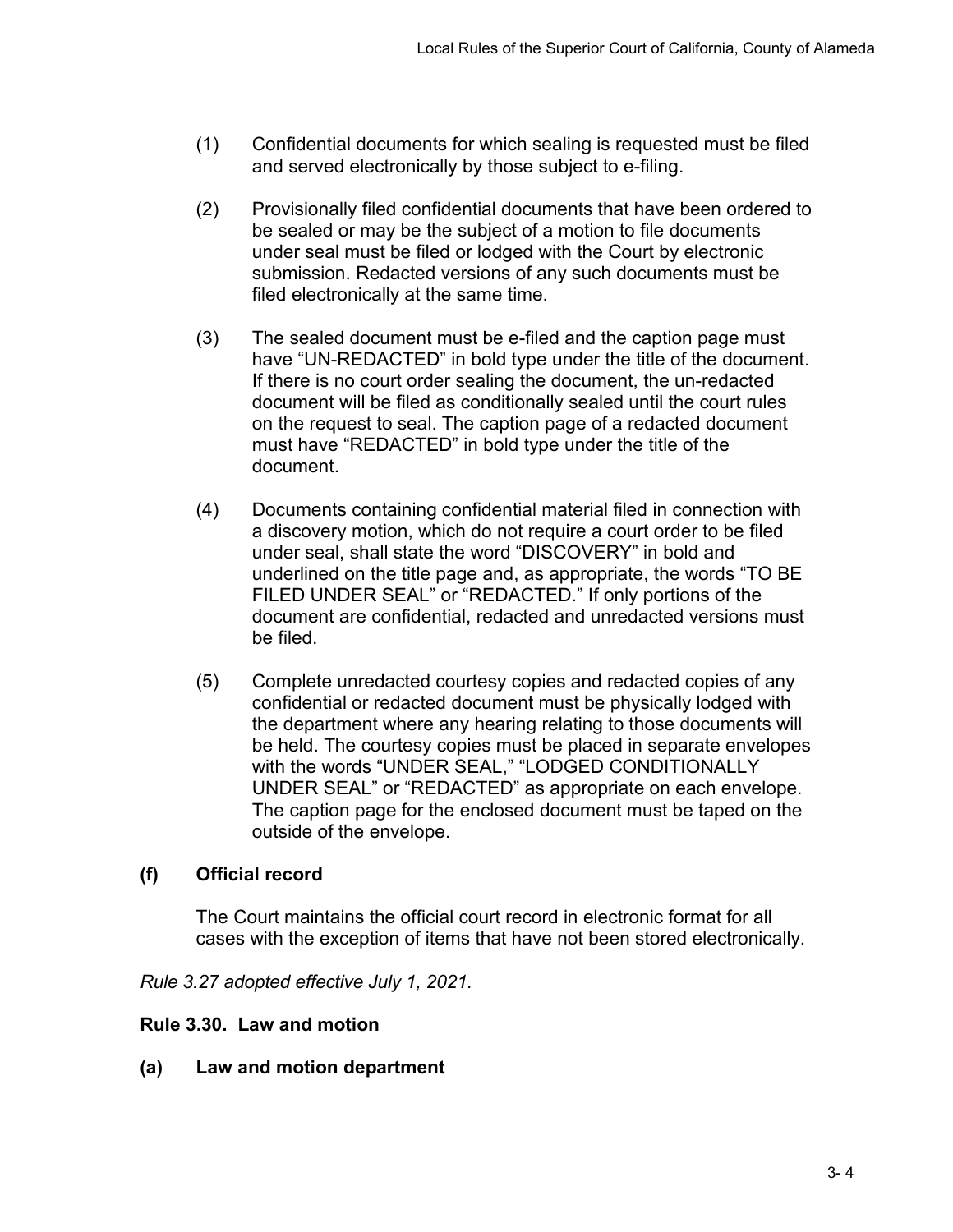Law and motion matters are heard in Department 511 in any case that is not assigned to a judge for all purposes or all pretrial purposes under these rules.

## **(b) Reserving a hearing date**

Any party who desires to have any demurrer, motion, or order to show cause set for hearing must contact the clerk of the department in which the motion will be heard to reserve a hearing date. Following the implementation of the Court's eCourt case management system, hearing dates for departments must be reserved on the Court's public portal on the Court's website. If an appropriate reservation is not available on the public portal, a party may contact the clerk of the department in which the motion is to be set with regard to reserving a hearing date.

# **(c) Courtesy copies**

An identical courtesy copy of any paper filed, lodged, or otherwise submitted in support of, in opposition to, or in connection with any motion or application must be delivered to the courtroom clerk assigned to the Department in which the motion or application will be heard. For regular motions, such delivery must be made by noon the court day after the paper is filed, lodged or otherwise submitted. For in limine motions or matters on which the hearing will be two court days or fewer from filing, the courtesy copies shall be delivered the same day as filing. This rule does not apply to administrative records in writ proceedings.

# **(d) Tentative rulings**

The court adopts the tentative ruling procedure set out in California Rules of Court, rule 3.1308(a)(1). The tentative ruling or notice to appear will generally be available by 4:00 p.m. two court days prior to the scheduled hearing and no later than 3:00 p.m. the court day before the hearing. Unless the court directs otherwise, the court's tentative ruling will be available online or by calling (866) 223-2244. The process for viewing a tentative ruling online are subject to change. Instructions for access to tentative rulings online can be found at

[http://www.alameda.courts.ca.gov/Pages.aspx/Tentative-Rulings.](http://www.alameda.courts.ca.gov/Pages.aspx/Tentative-Rulings) Whenever a tentative ruling has not been issued, the parties are to appear at the hearing unless otherwise ordered.

*Rule 3.30 amended effective July 1, 2021; adopted effective July 1, 2007; previously amended effective January 1, 2010, January 1, 2015, and July 1, 2018.*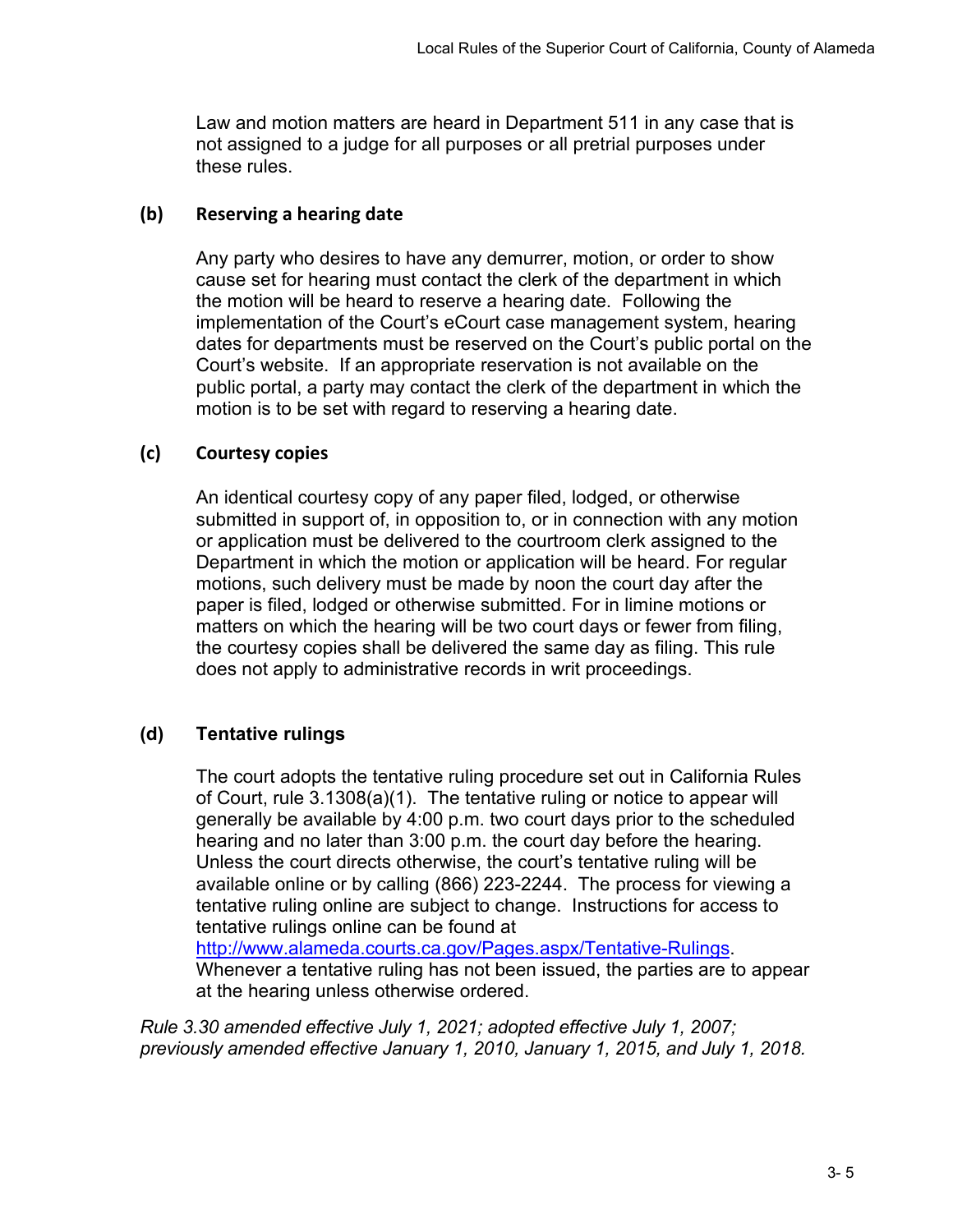# **Rule 3.31. Discovery**

Unless otherwise authorized by the court, discovery meet and confer obligations require an in-person, telephonic, or video conference between parties. If a resolution is not reached, an Informal Discovery Conference ("IDC") with the court pursuant to Code of Civil Procedure Section 2016.080 must be requested and either held or denied before a party may obtain a reservation number for the filing of a motion against a represented party for further discovery or for a protective order. Department-specific instructions regarding use or modification of this rule are located on the Court's website page for each department.

- 1. To schedule an IDC, contact the clerk of the assigned department by email, with a copy to all parties.
- 2. The requesting party must file and serve an IDC declaration limited to three pages that must include a brief summary of the meet and confer efforts and the disputed discovery. A courtesy copy of the IDC declaration must be emailed or delivered to the assigned department at least three court days before the IDC. The responding party shall file and serve an IDC response limited to three pages briefly summarizing the basis of its position. A courtesy copy of the IDC response must be emailed or delivered to the assigned department at least one court day before the IDC.
- 3. No additional documents shall be attached to any IDC statement or response except a privilege log. Where privilege is a basis for refusal to produce documents, a privilege log must be provided.
- 4. The email requesting an IDC will toll the deadline for filing the discovery motion. If no IDC is held, tolling shall continue until the denial of the hearing by the judge or by operation of law. If an IDC is held, the deadline shall be tolled until such time as the Court issues a direction or order setting a new deadline for filing a discovery motion.

*Rule 3.31 amended effective July 1, 2021; adopted effective January 1, 2019.*

#### **Rule 3.35. Standing pretrial orders**

#### **(a) Application of the pretrial orders**

With the exception of cases assigned to the Department 511 master calendar, and unless otherwise specified in these rules or modified by the judge to whom the case is assigned at the time of trial setting, the following standing orders will apply to:

(1) All civil jury trials; and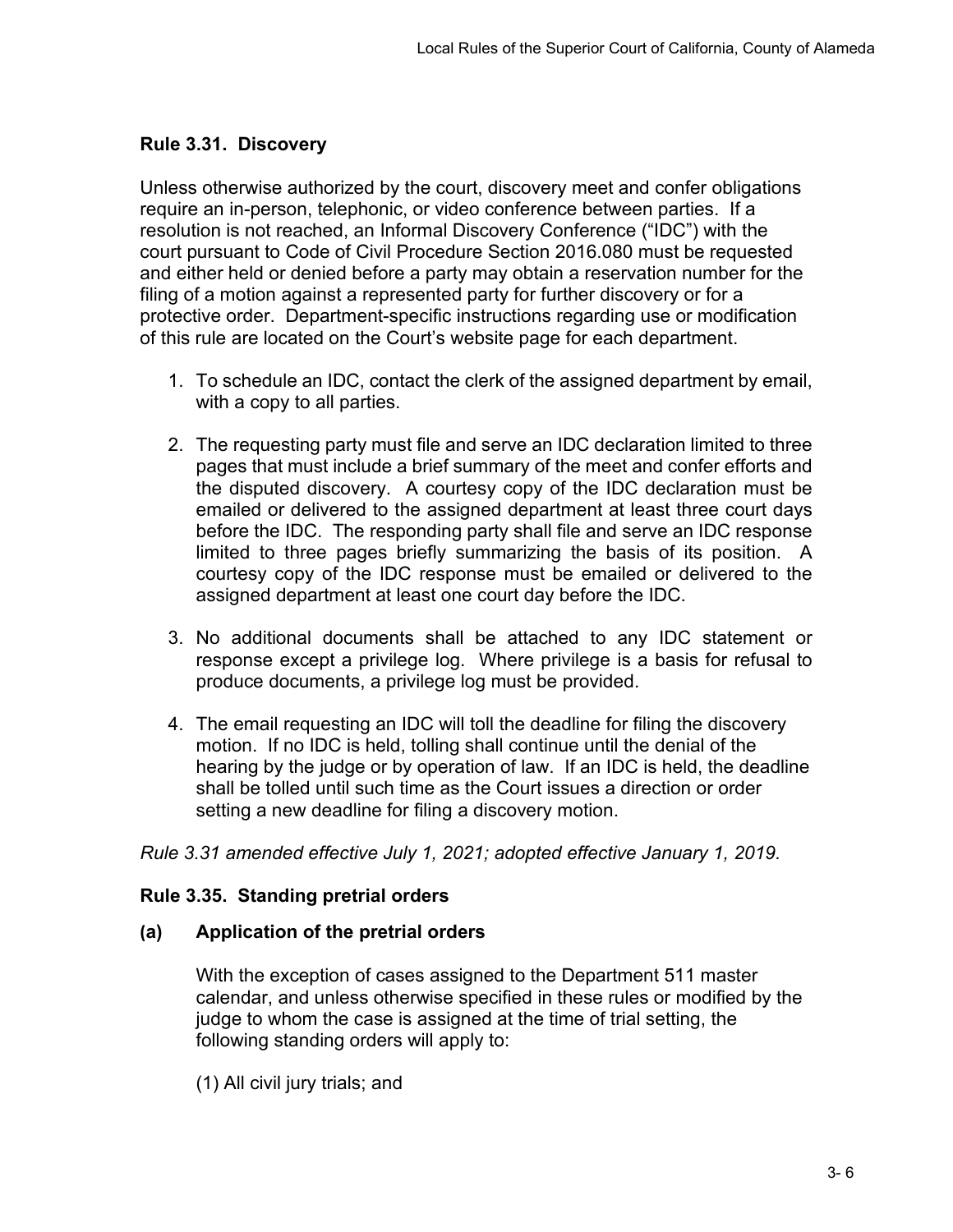- (2) With the exception of provisions for jury instructions and verdict forms, to all civil court trials.
- (3) All civil cases assigned to the Department 511 master calendar should file and serve all trial documents on the first day of trial.

# **(b) Exhibits**

Each counsel, and any self-represented party, must prepare an index of all exhibits to be offered at trial, other than those to be used for impeachment or rebuttal, for submission with one extra copy to the courtroom clerk at the pretrial conference or on the first day of trial if no pretrial conference is scheduled. The index must identify as separate exhibits each discrete document or item to be offered at trial and the index must include a brief description of each exhibit sufficient to distinguish it from the other exhibits. These indices and copies of the exhibits must be exchanged by counsel, and any self-represented party, at least three court days before the pretrial conference or three court days before trial if a pretrial conference is not scheduled. The parties must meet and confer to eliminate duplicate exhibits and stipulate whenever possible to authenticity and admissibility. Failure to disclose or exchange a copy of any exhibit may result in its exclusion at trial. All objections to an exhibit must be in the form of a motion in limine pursuant to paragraph (e). Failure to file and serve a motion in limine objecting to an exhibit may waive all objections to that exhibit at trial.

# **(c) Depositions and discovery responses**

- (1) Originals of all depositions to be used at trial must be lodged with the courtroom clerk at the pretrial conference or on the first day of trial if a pretrial conference is not scheduled. Counsel, and any selfrepresented party, must meet and confer to edit depositions as necessary and make a good faith effort to resolve admissibility issues related to depositions.
- (2) If depositions, requests for admissions, interrogatory responses, or any other discovery responses, are to be used in lieu of live testimony at trial, the proponent must submit the excerpts to be used to opposing counsel, or any self-represented party, at least three court days before the pretrial conference, or three court days before trial if a pretrial conference is not scheduled. The parties must meet and confer on the admissibility of depositions, requests for admissions, interrogatory responses, or other discovery responses and whenever possible to authenticity and admissibility. Legal grounds for objections to such excerpts must be raised by motion in limine pursuant to subdivision (e).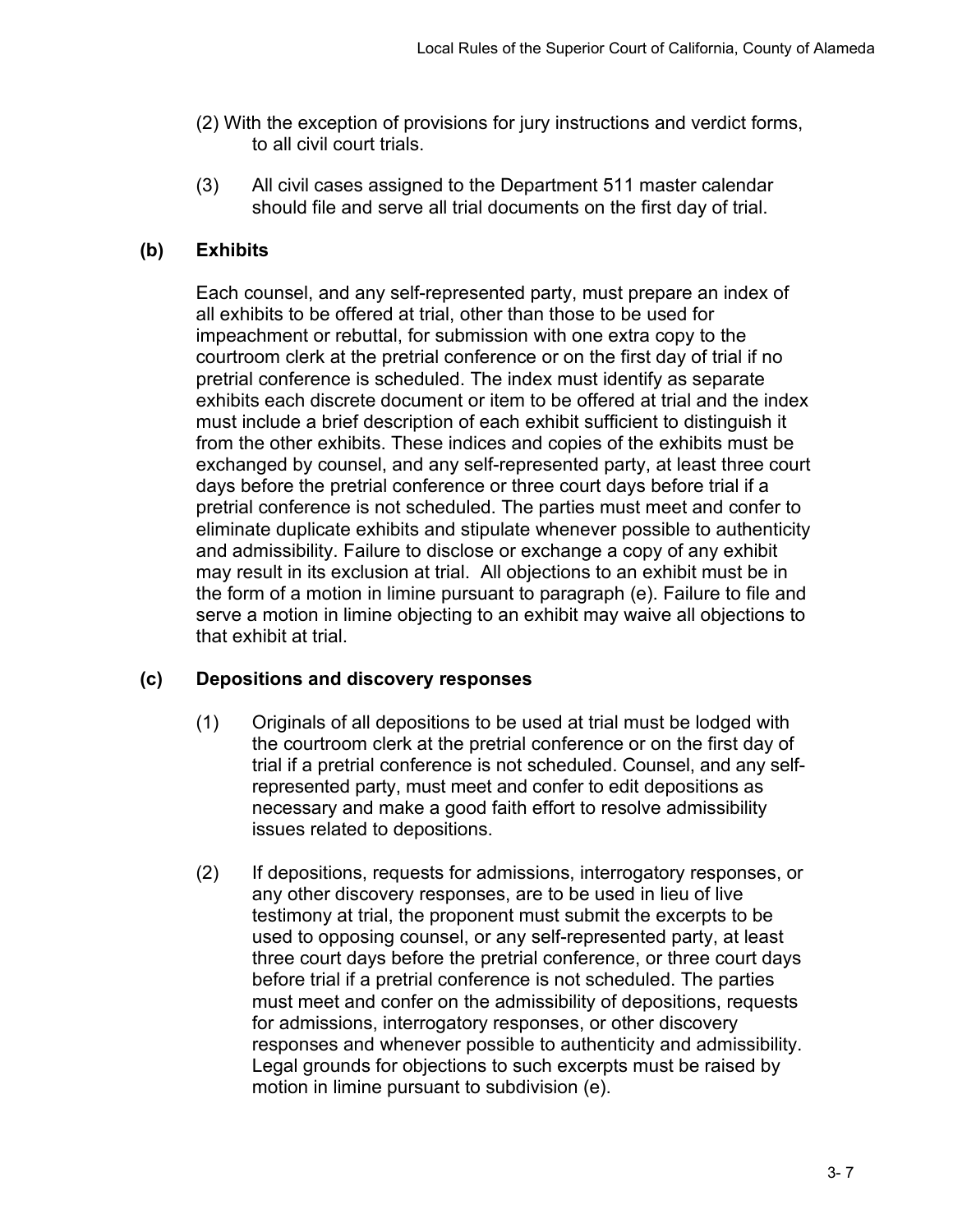# **(d) Transcripts**

The parties must meet and confer concerning the proposed use of any video or audio presentation and stipulate whenever possible to the use of the presentation. Objections to any audio or video presentation or transcripts must be raised in a motion in limine pursuant to subdivision (e).

# **(e) Motions in limine**

## **(1) Applicability**

This rule does not apply to motions in limine in unlawful detainer, probate, family, and juvenile cases.

## **(2) Form and filing of motions**

Unless otherwise ordered by the trial judge, all motions in limine subject to this rule must be in writing, numbered consecutively, and filed in the clerk's office at least three court days before the pretrial conference or, if there is no pretrial conference, three court days before trial. Motions in limine addressing separate evidence or issues shall not be aggregated into one motion. Reservation numbers are not required for motions in limine subject to this rule.

# **(3) Hearing**

Unless otherwise ordered by the trial judge, all motions in limine subject to this rule will be set for hearing. The trial judge shall determine the hearing date and time and how service of the motion is to be made. The timing and service requirements of the opposition and reply, if any, shall be at the discretion of the trial judge.

# **(4) Courtesy copies**

Unless otherwise ordered by the trial judge, courtesy copies of any moving papers filed under this rule, as well as any opposition and reply papers, shall be delivered to the trial department on the date of filing.

#### **(f) Witnesses**

A list of all witnesses, including both expert and non-expert witnesses, to be called at trial, other than those to be called solely for impeachment or in rebuttal, must be personally served upon opposing counsel, or any selfrepresented party, three court days before the pretrial conference or three court days before trial if a pretrial conference is not scheduled and presented in triplicate to the courtroom clerk at the pretrial conference or on the first day of trial if no pretrial conference is scheduled.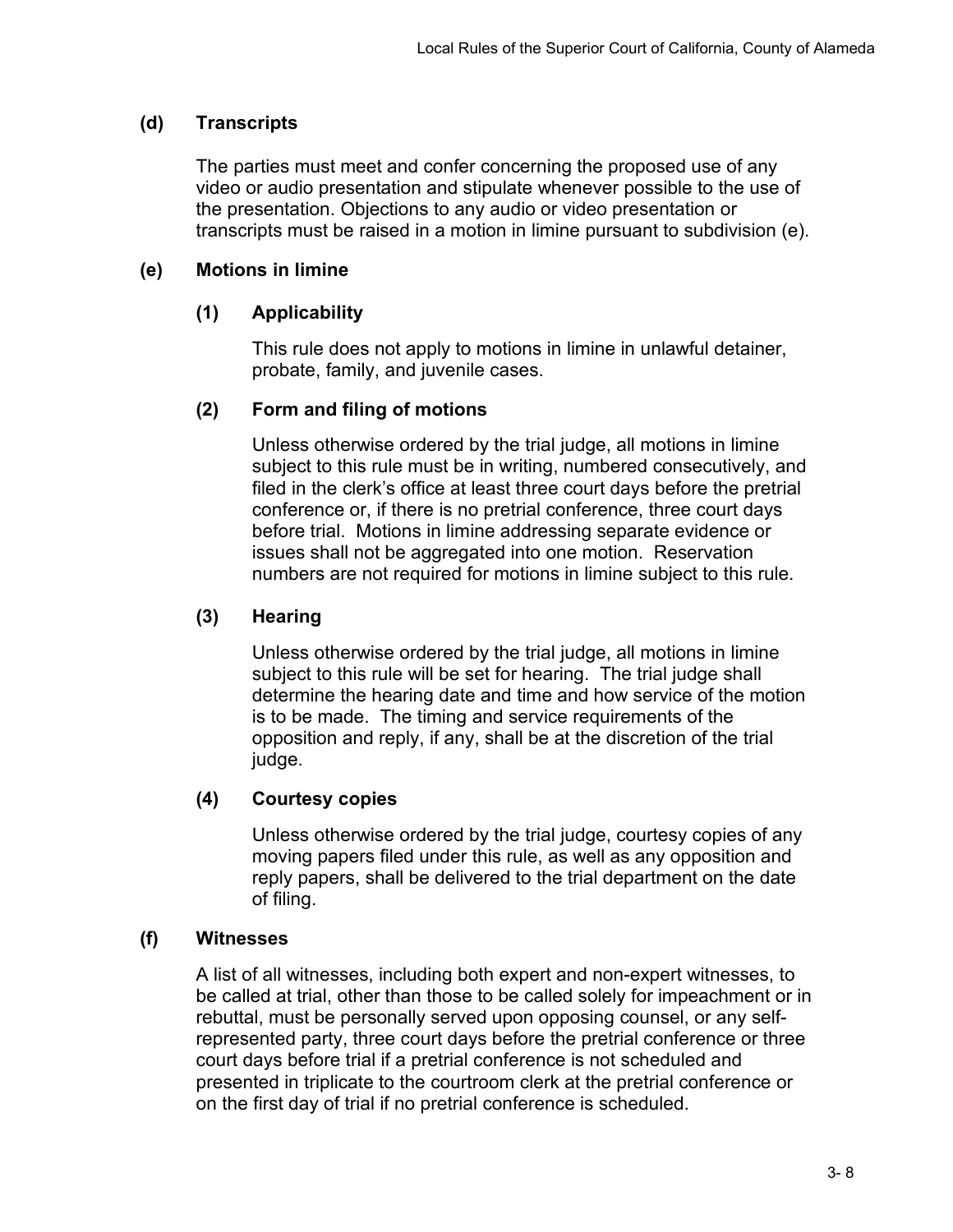## **(g) Redaction of exhibits**

If medical, personal, or consumer records are involved, the parties are to delete any information that counsel, or any self-represented party, agree should not come into evidence, including insurance information, so that such information is not received by the jury. The proponent must then prepare clean copies of the records for submission into evidence. Any disagreements or legal grounds for objection to the records must be set forth in a motion in limine filed pursuant to subdivision (e).

## **(h) Statement of the case**

Each counsel, and any self-represented party, must, in advance of the pretrial conference or the first day of trial if no pretrial conference is scheduled, meet and confer for the purpose of agreeing upon a brief nonargumentative summary of the factual nature of the case and a brief statement regarding any alleged injuries and damages for submission to the courtroom clerk at the pretrial conference or on the first day of trial if a pretrial conference is not scheduled.

# **(i) Jury instructions**

Each counsel, and any self-represented party, must personally serve upon opposing counsel, or any self-represented party, three court days before the pretrial conference or the first day of trial if no pretrial conference is scheduled and submit a set of proposed jury instructions to the courtroom clerk at the pretrial conference or on the first day of trial if a pretrial conference is not scheduled. The submission of a list of jury instructions, without the proposed instructions, does not comply with this requirement. The full text of the proposed instructions must be provided including proposed language to complete any blank portions of such instructions and proposed formatting to include or exclude bracketed language in such instructions. Any proposed instruction that is not taken verbatim from jury instructions approved by the Judicial Council of California must include citations to the authorities upon which it is based.

#### **(j) Verdict forms**

At least three court days before the pretrial conference or the first day of trial if a pretrial conference is not scheduled, each counsel, and any self- represented party, must meet and confer for the purpose of agreeing upon a form of verdict or special verdict and submit the agreed upon or proposed verdict form, if no agreement has been reached, to the courtroom clerk at the pretrial conference or on the first day of trial if a pretrial conference is not scheduled.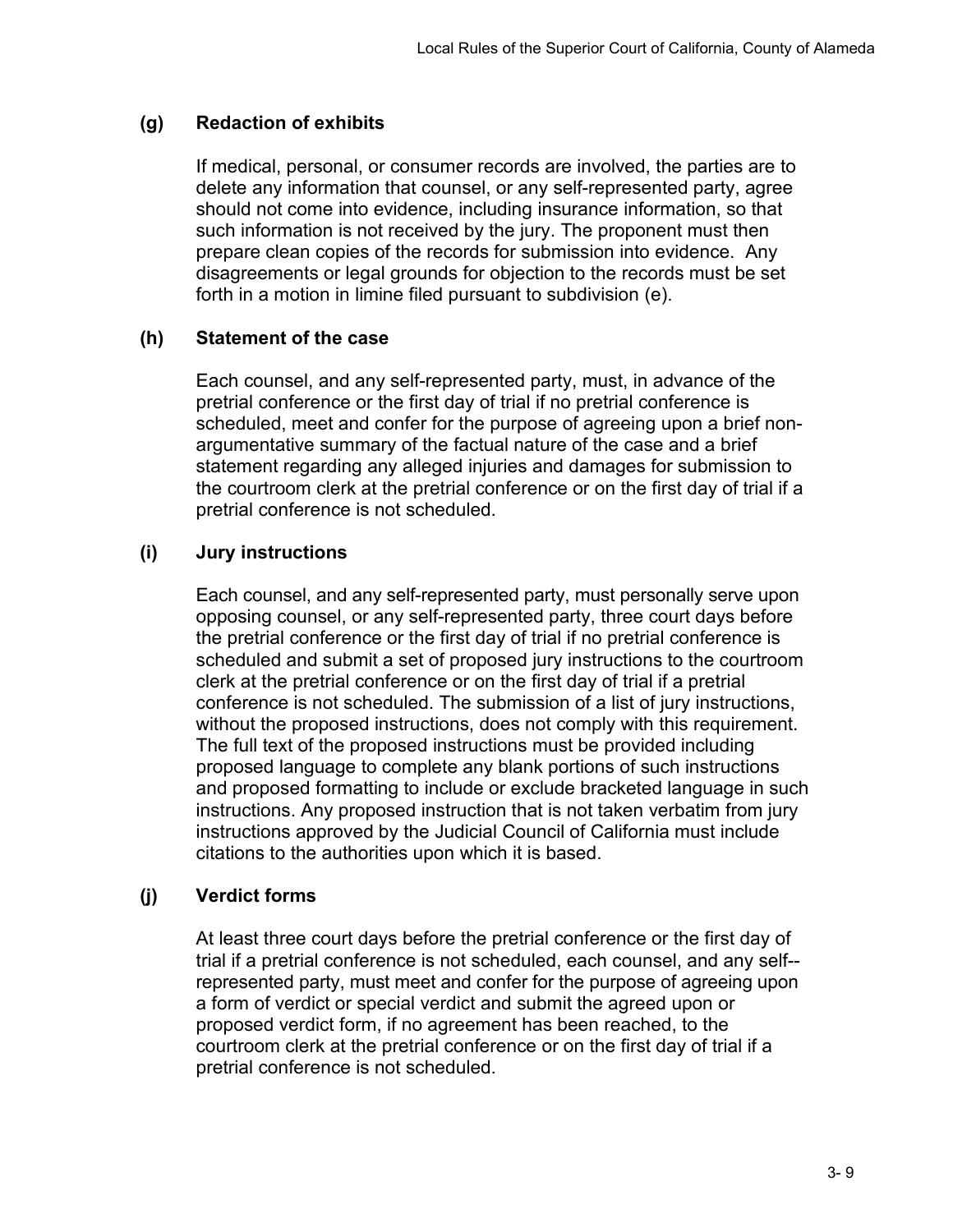## **(k) Jury selection**

Supplemental voir dire questions and any proposed written juror questionnaire must be personally served upon opposing counsel or any self-represented party three court days before the pretrial conference or the first day of trial if no pretrial conference is scheduled and submitted to the courtroom clerk at the pretrial conference if one is scheduled, or on the first day of trial if a pretrial conference is not scheduled.

# **(l) Glossary**

If the case involves technical or unusual vocabulary, the parties must meet and confer on the contents of a glossary of terms to be included and their definitions. If the case involves technical or unusual vocabulary a special glossary must be prepared and must be submitted, in duplicate, to the courtroom clerk at the pretrial conference, or on the first day of trial if a pretrial conference is not scheduled.

## **(m) Electronic copies**

If ordered, counsel must submit to the court and all other parties, electronic copies of proposed juror questionnaires, jury instructions, and verdict forms in addition to printed versions required by this rule. Electronic copies must be in the format ordered by the court.

#### **(n) Consequences of noncompliance**

In the discretion of the trial judge, the consequences of noncompliance with an order made under this rule may include imposition of any sanction or order authorized by law including, without limitation, restricting evidence, continuing the trial, sending the case back for further case management, reopening discovery, excluding an exhibit, precluding the testimony of a witness, striking an instruction, striking a motion in limine, or imposing sanctions.

*Rule 3.35 amended effective July 1, 2018 ; adopted as rule 4.8 effective May 19, 1998; previously amended effective July 1, 1999 and January 1, 2001; previously renumbered to rule 4.4H effective July 1, 2002; previously amended to relocate and revise former rule 4.4H to revised rule 4.6 effective January 1, 2006; subsequently amended January 1, 2007; previously amended and renumbered to rule 3.35 effective July 1, 2007; previously amended effective July 1, 2014.*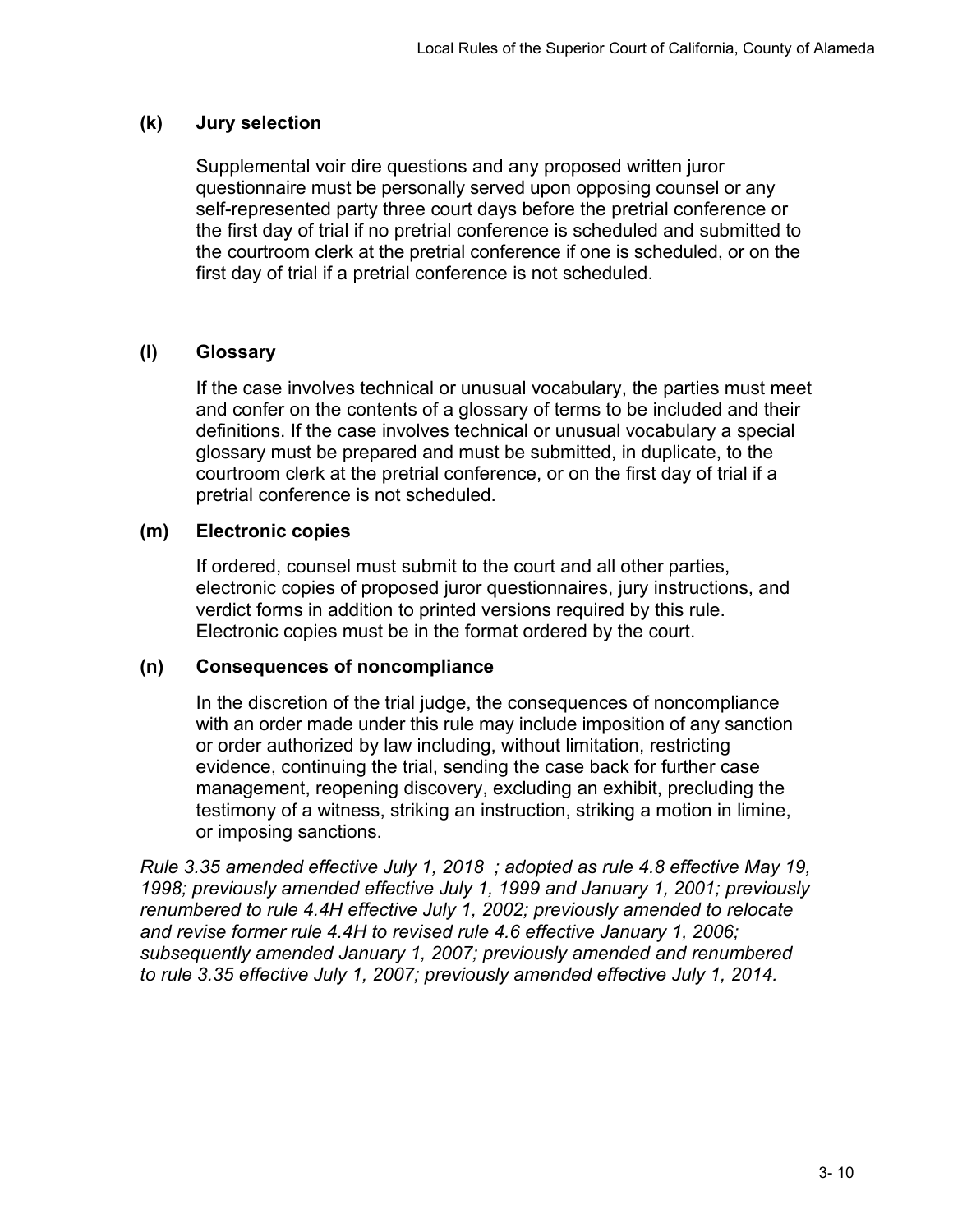## **Rule 3.50. Requirement for clerk's finding of reasonable diligence for substituted service**

For purposes of Code of Civil Procedure section 415.20(b), a party shows reasonable diligence in attempting personal service by attempting personal delivery in good faith on at least three occasions. The party's attempts at personal service must occur on at least two different days of the week. Where the attempts at personal service are made at a person's dwelling house or usual place of abode, one of the attempts must occur before 8:00 a.m. and another attempt must occur after 7:00 p.m. If a party meets these requirements, a court clerk will find that the reasonable diligence requirement is met.

*Rule 3.50 amended effective January 1, 2010; adopted effective January 1, 2008.*

# **Rule 3.60. Default matters**

Once a plaintiff has requested a court judgment under California Rules of Court, rule 3.1800, a civil uncontested hearing will not be set without a court order.

*Rule 3.60 amended and renumbered effective July 1, 2007; adopted as rule 4.10 effective May 19, 1998; previously amended July 1, 1999; previously amended and renumbered to rule 4.8 effective July 1,2002; subsequently amended January 1, 2007.*

# **Rule 3.70. Recovery of costs and attorneys fees when judgment is for amount within small claims court jurisdiction**

Costs and attorney fees will not be awarded to a prevailing plaintiff when the amount recovered is within the limitation on a small claims court action and the action could have been brought in small claims court in the absence of unusual circumstances. Where the amount sought is within the jurisdiction of small claims court but the party could not bring the action in that court, a declaration setting for the specific basis for such a claim and a copy of the notice required by CCP 1033(b)(2) must be submitted.

*Rule 3.70 amended and renumbered effective July 1, 2007; adopted as rule 4.13 effective May 18, 1998; previously amended effective July 1, 1999; previously renumbered to rule 4.11 effective July 1, 2002.*

# **Rule 3.90. Failure to comply with these rules**

If any party or counsel fails to pursue a case to disposition or comply with the requirements of these rules, the Court may take any of the following actions against that party or counsel:

(1) Strike all or any part of any pleading of the party;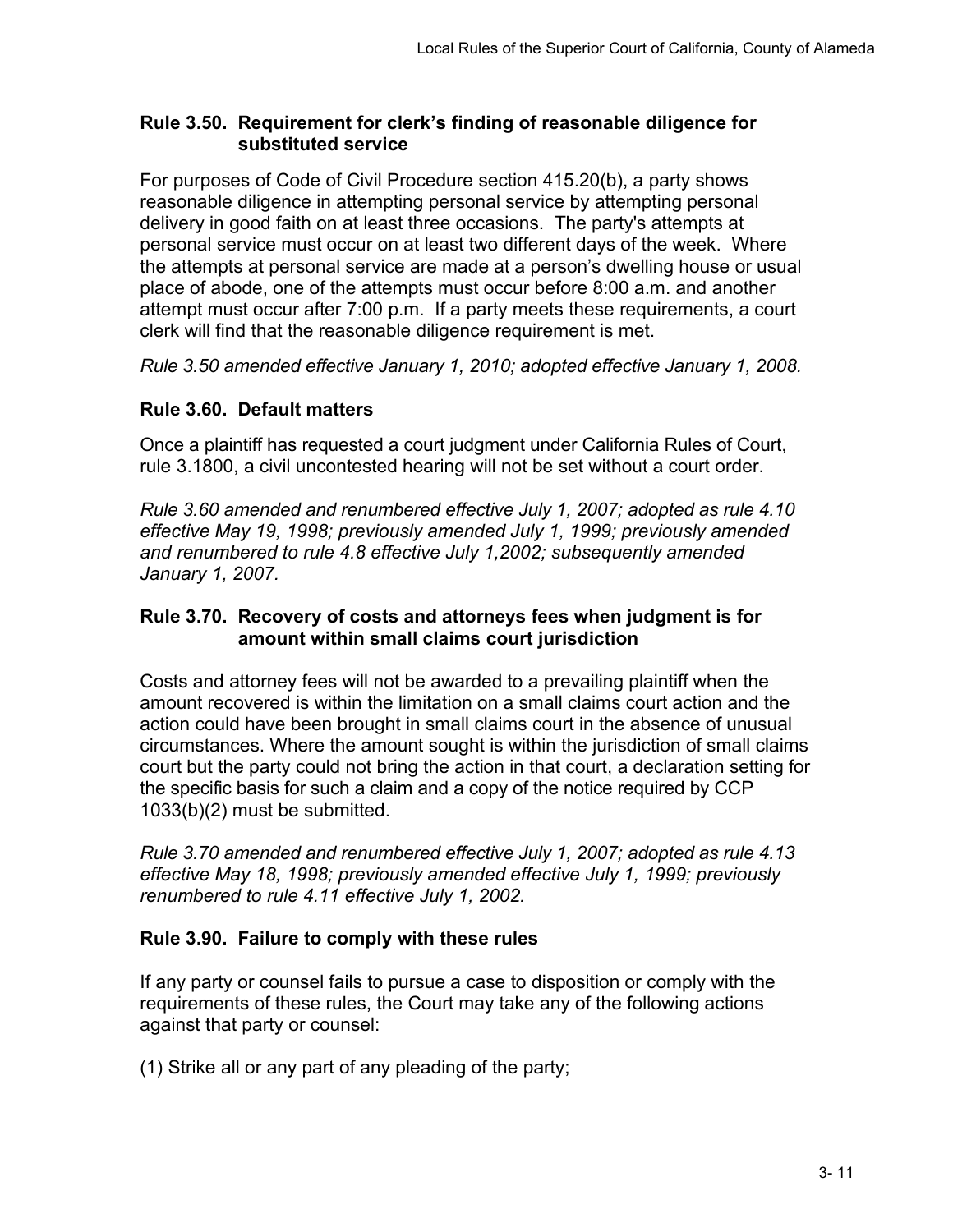- (2) Dismiss all or part of the party's action or proceeding;
- (3) Enter a judgment by default against the party;
- (4) Impose other penalties of a lesser nature as provided by law; and
- (5) Order the party or counsel to pay the moving party the reasonable expenses in making the motion, including reasonable attorney fees.

No penalty may be imposed against a party or counsel without notice and an opportunity to be heard.

*Rule 3.90 amended effective January 1, 2016; adopted as rule 4.18 effective May 19, 1998; previously amended and renumbered to rule 4.16 effective July 1, 2002 and subsequently amended and renumbered effective July 1, 2007; previously amended effective January 1, 2007 and effective January 1 2008.*

## **Rule 3.95. Court reporters**

Except as otherwise required by law, in general civil case and probate departments, the services of an official court reporter are not normally available. For civil trials, each party must serve and file a statement before the trial date indicating whether the party requests the presence of an official court reporter.

*Rule 3.95 amended effective June 1, 2012; adopted as rule 4.19 effective May 19, 1998; previously amended effective July 1, 1999; previously amended and renumbered to rule 4.17 effective July 1, 2002; previously amended and renumbered to rule 3.95 effective July 1, 2007; previously amended January 1, 2012.*

# **Rule 3.97. Return of exhibits**

# **(a) Return of exhibits**

All exhibits and other materials offered in evidence or otherwise presented at civil trials, including transcripts of depositions and administrative records, will be returned at the conclusion of trial to the custody of the offering party. The custodial party must maintain all exhibits and other materials in the same condition as received from the clerk until 60 days after a final judgment or dismissal of the entire case is entered.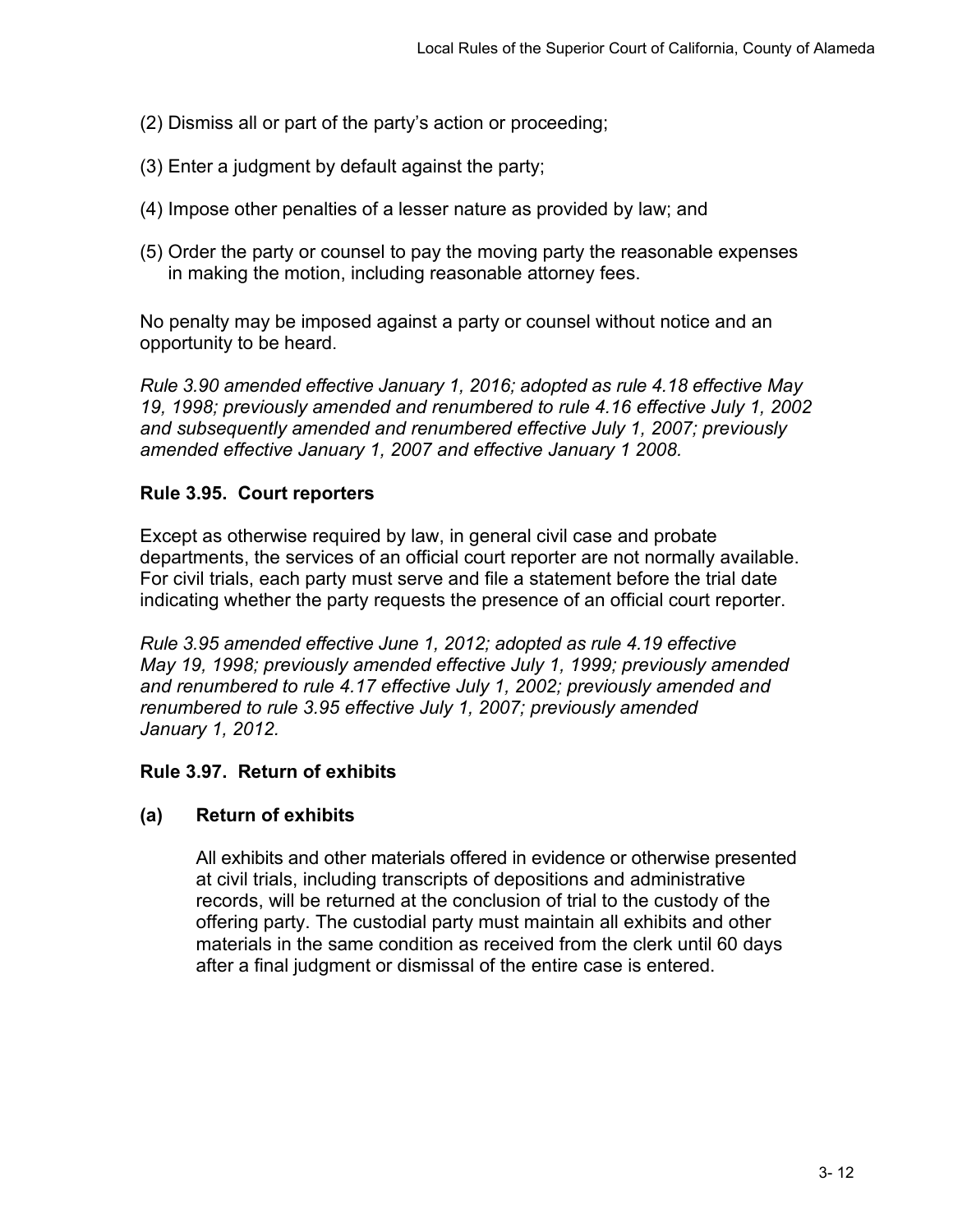# **(b) Obtaining certified copies of exhibits**

At the conclusion of trial and before the exhibits and other materials are returned to the offering party, any party may request that the court provide certified copies of exhibits and the clerk will prepare and provide such copies at the expense of the requesting party.

*Rule 3.97 amended and renumbered effective July 1, 2007; adopted as rule 4.20 effective May 19, 1998; previously amended effective July 1, 1999; previously renumbered to rule 4.18 effective July 1, 2002.*

# **Chapter 2. Limited and Unlimited Civil Cases**

## **Rule 3.100. Title**

The rules in this chapter may be referred to as the Civil Direct Calendar Rules.

*Rule 3.100 adopted effective July 1, 2007.*

# **Rule 3.110. Application of this chapter**

This chapter applies to all cases that are designated as limited and unlimited cases.

*Rule 3.110 amended effective July 1, 2018; adopted July 1, 2007.*

# **Rule 3.120. Assignment of cases**

The presiding judge will assign each unlimited and certain limited civil cases to a single judge for all purposes, including trial, except as further directed by the presiding judge or required by law. That judge may be referred to as a Direct Calendar Judge. The Direct Calendar Judge will schedule, hear, and decide all matters for each case assigned to that judge, except as may otherwise be required by law, provided in these rules, or directed by the presiding judge.

Department 511 is a master calendar department. Once assigned to Department 511, any further assignments for any purpose will be made by the judge presiding over the master calendar, except as may otherwise be required by law, provided in these rules, or directed by the presiding judge.

*Rule 3.120 amended effective July 1, 2018; adopted July 1, 2007.*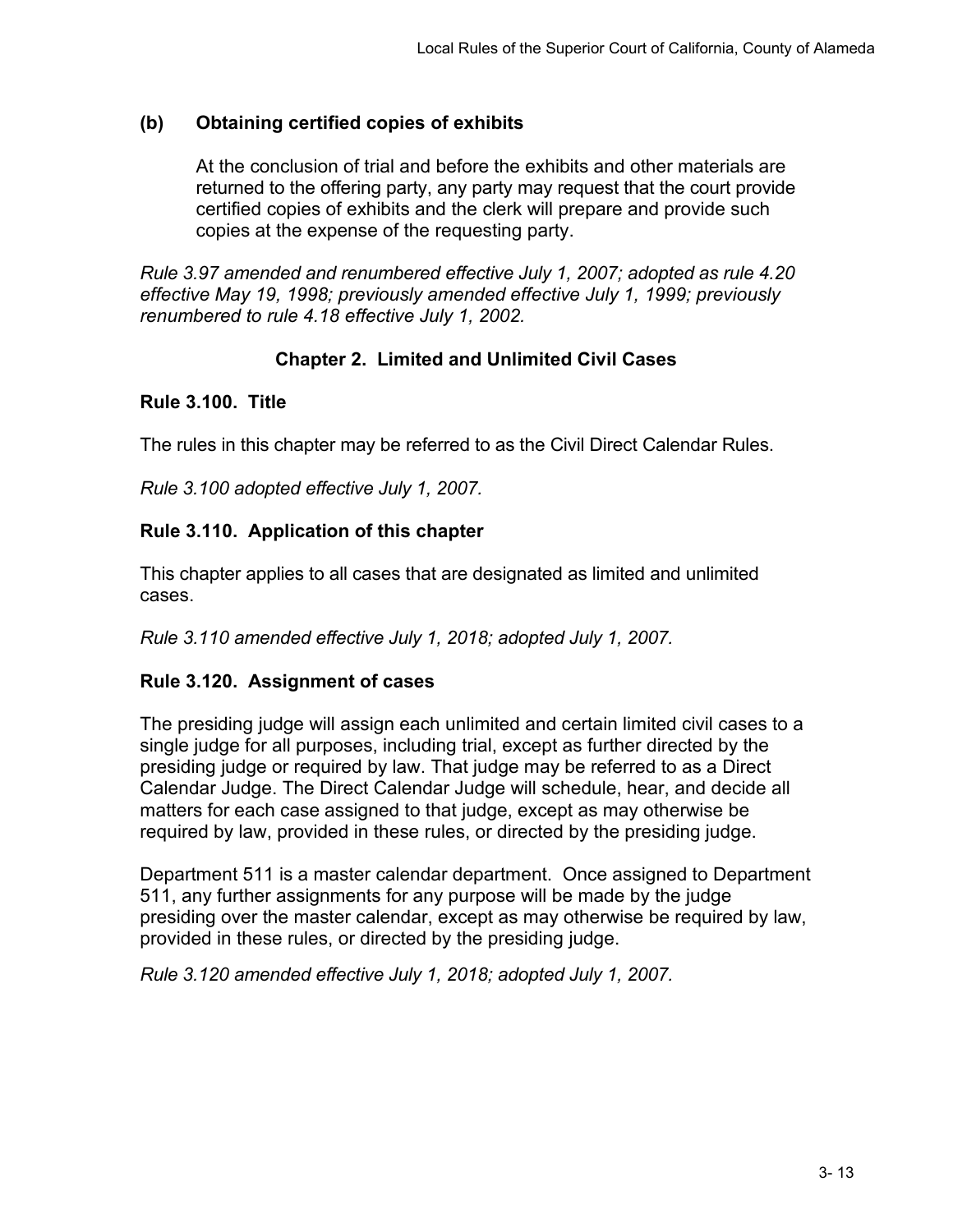## **Rule 3.130. Notice of Assignment**

## **(a) Notice of Assignment**

All cases to be assigned to a Direct Calendar Judge will be assigned to a judge within two court days of filing. A Notice of Assignment indicating the name and department number of the assigned judge, as well as the assigned judge's departmental schedule for noticed motions and ex parte applications, and a Notice of Initial Case Management Conference will be prepared by the court.

## **(b) Notice of Assignment includes Notices of Reassignment**

As used in this local rule, a Notice of Assignment includes an initial notice as well as any subsequent Notice of Reassignment.

*Rule 3.130 amended effective July 1, 2018; adopted July 1, 2007.*

#### **Rule 3.135. Service of notices**

## **(a) Service of notice by the clerk**

The clerk will serve the Notice of Assignment and Notice of Initial Case Management Conference, either by mail on counsel of record for plaintiff and on any self-represented plaintiff, or personally on plaintiff or plaintiff's representative at the time the complaint is filed.

#### **(b) Service of notice by a party**

#### (1) Service by a plaintiff

When a plaintiff causes the summons and complaint to be served on a party in the case, a copy of the Notice of Assignment and Notice of Initial Case Management Conference must be served with the summons and complaint. If a plaintiff receives the Notice of Assignment from the court after that plaintiff has already served the summons and complaint on one or more parties, then the plaintiff must cause a copy of the Notice of Assignment to be served forthwith on those parties. If a party, including an intervenor or a voluntarily appearing defendant, appears without previously being served with a summons, then the plaintiff must cause a copy of the Notice of Assignment to be served forthwith on that party.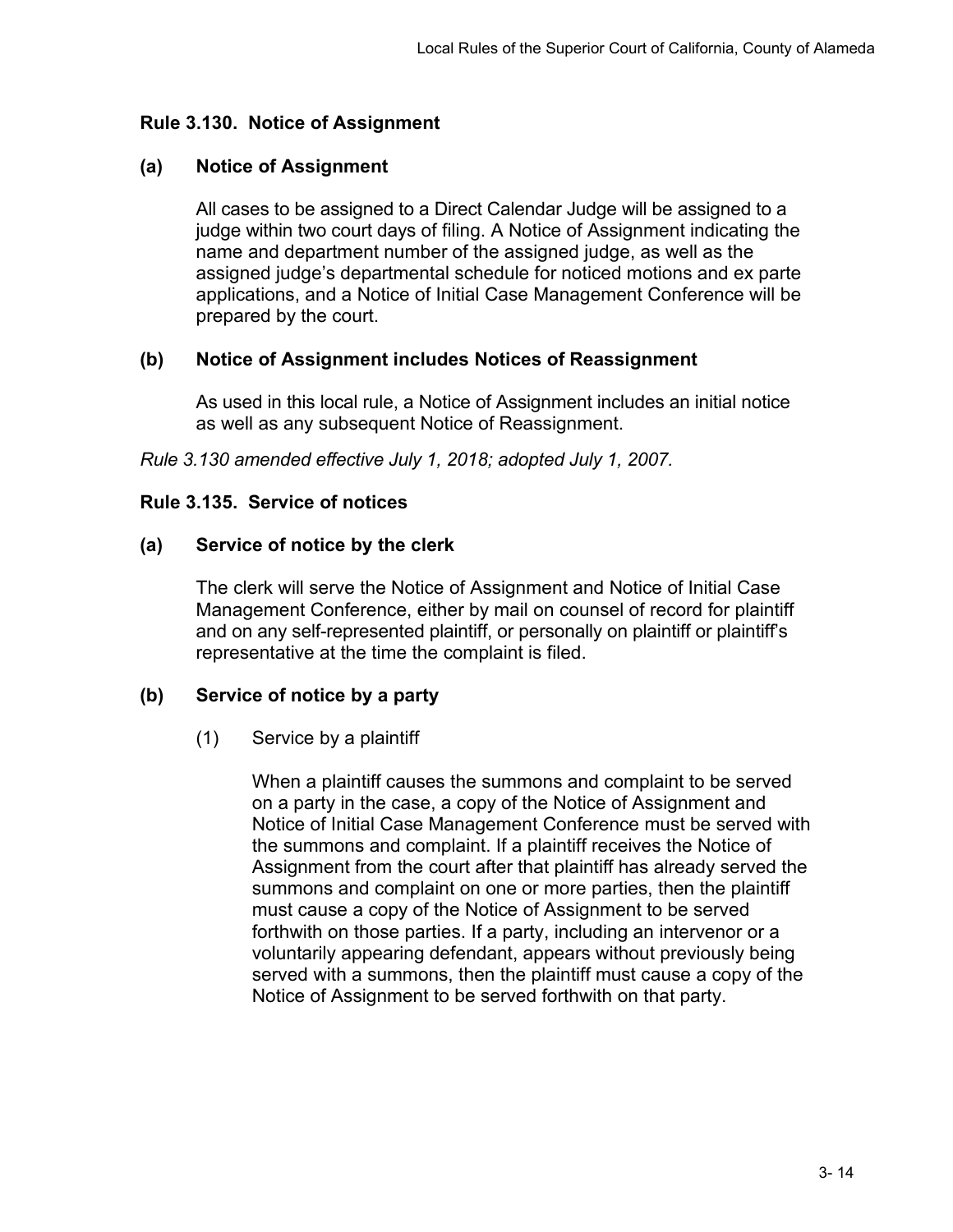(2) Service by other parties

When a cross-complainant causes the summons and crosscomplaint to be served on a new party in the case, a copy of the Notice of Assignment together with notice of any pending conference or hearing must be served with the summons and cross-complaint. If a cross-complainant receives the Notice of Assignment from the court after the cross-complainant has already effected service of the summons and cross-complaint on one or more new parties, then that cross-complainant must cause a copy of the Notice of Assignment together with notice of any pending conference or hearing to be served forthwith on those new parties.

(3) When service not required

Notwithstanding the requirements of the preceding section, a Notice of Assignment need not be served on any party that has already been served with that notice.

(4) Proof of service required

Any party serving a Notice of Assignment together with notice of any pending conference or hearing must forthwith file proof of service thereof with the court.

*Rule 3.135 amended effective July 1, 2008; adopted effective July 1, 2007.*

#### **Rule 3.140. Designation of assigned judge in subsequent documents**

After a case assigned to a Direct Calendar Judge is assigned, all subsequent documents must state on the face page, under the case number, the following:

> ASSIGNED FOR ALL PURPOSES TO: JUDGE [insert name] DEPARTMENT [insert number]

*Rule 3.140 amended effective July 1, 2018; adopted July 1, 2007.*

#### **Rule 3.150. [Reserved]**

*Rule 3.150 (Improper refiling) repealed effective July 1, 2008; adopted effective July 1, 2007.*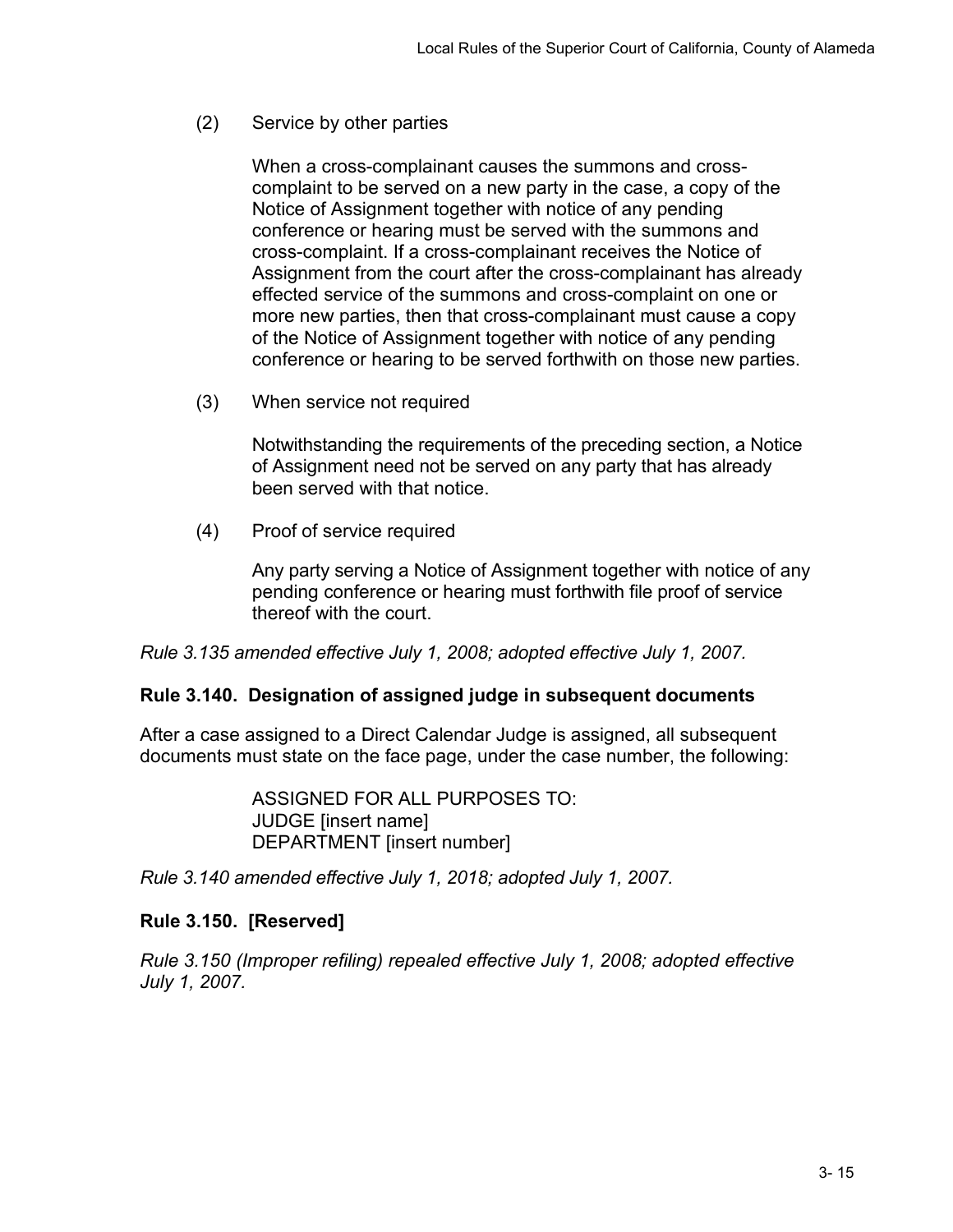# **Rule 3.160. Unavailability of assigned judge**

## **(a) Temporary unavailability of assigned judge**

In the event of the temporary unavailability of the judge assigned for all purposes, another judge may be assigned to hear matters in that case. Until and unless the court issues an order or notice revoking the existing single assignment or assigning a new judge for all purposes, any hearing that may take place before another judge does not affect the status of the case as originally assigned for all purposes.

If, due to temporary unavailability, a judge must hear a matter assigned to another judge, the court will note on the record that the case remains assigned for all purposes to the assigned judge.

#### **(b) Permanent unavailability of assigned judge**

If for any reason, including but not limited to death, retirement, resignation, or elevation, a judge assigned to a case for all purposes is unavailable to continue to serve as such, the presiding judge will reassign the case to another judge.

*Rule 3.160 adopted effective July 1, 2007.*

#### **Rule 3.170. Case management**

#### **(a) Case management conference**

An initial case management conference will be scheduled approximately 150 days after filing of the complaint.

#### **(b) Continuance of case management conference**

Requests to continue a case management conference may be submitted to the assigned judge prior to the date the case management statement is due unless the reason for the continuance arose after that date. Request for continuance must explain the reason or reasons that the conference should be continued and must indicate that the requesting party has conferred with opposing counsel or self-represented party, if any, and indicate what the position is of such counsel or party with regard to the request. Requests for continuance that are not granted are deemed denied.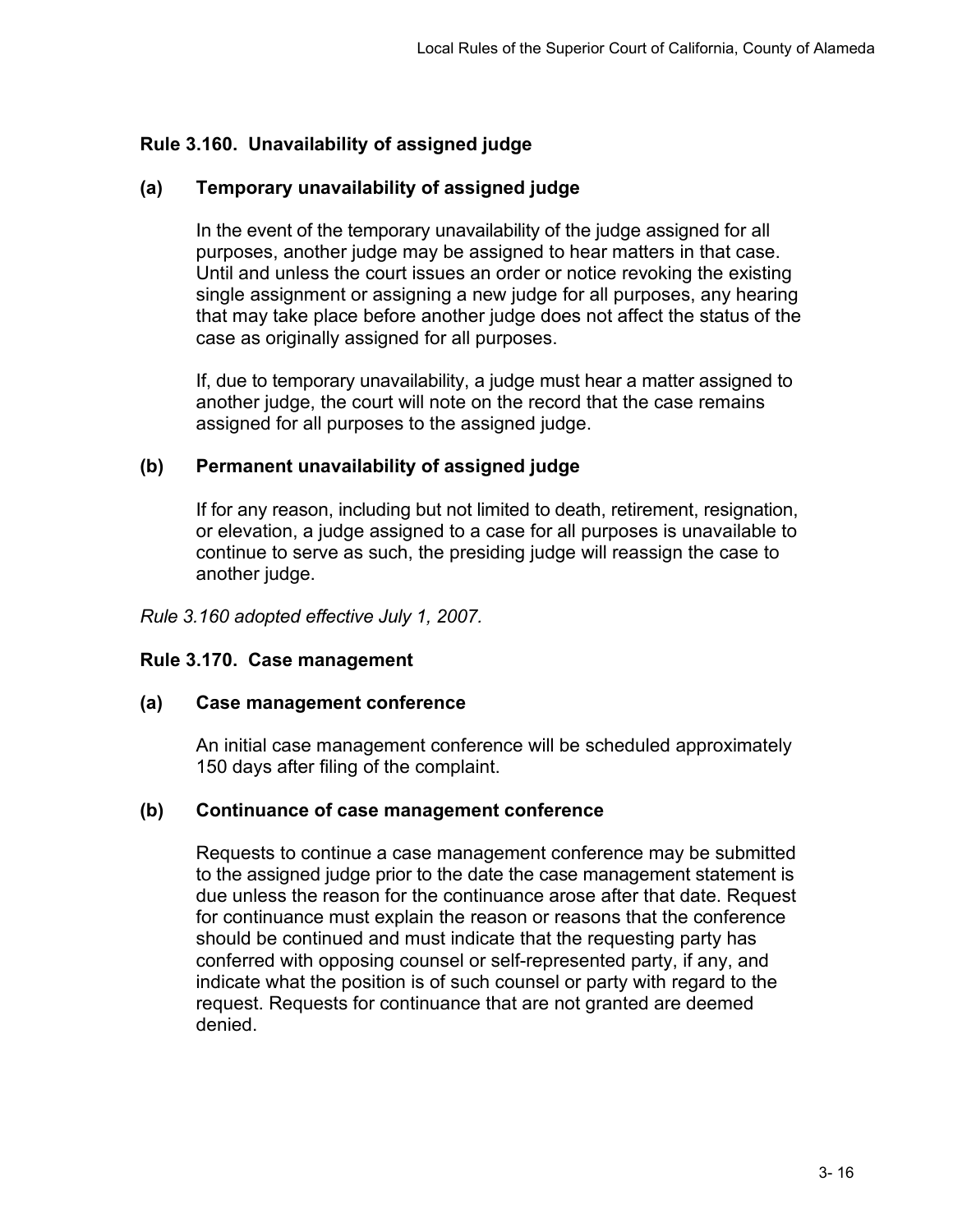*Rule 3.170 amended and renumbered effective July 1, 2007; adopted as rule 4.2 effective May 19, 1998; previously amended effective July 1, 1999 and August 1, 2000; previously amended and renumbered to rule 4.3 effective July 1, 2002; subsequently amended effective July 1, 2005 and January 1, 2007.*

## **Chapter 3. Complex, Asbestos, and Silica Cases**

#### **Rule 3.250. Determination of a case as a complex case or an asbestos or silica case**

#### **(a) Complex determination**

Cases that are provisionally designated as complex will be assigned for a complex determination hearing. In all pending cases not previously designated as complex, counsel or self-represented parties may obtain a date for a hearing requesting complex designation by requesting a hearing with the clerk in the designated department.

#### **(b) Determination of a case as an asbestos or silica case**

Cases are determined to be asbestos or silica cases on the basis of the information provided on the Civil Case Cover Sheet.

*Rule 3.250 amended effective January 1, 2009; adopted as section 'E' of Appendix to Chapters 4 and 5 effective August 1, 2000; previously amended effective March 1, 2006 and January 1, 2007; previously amended and renumbered effective July 1, 2007.*

#### **Rule 3.260. Assignment of complex, asbestos, and silica cases**

#### **(a) Assignment of cases**

(1) Assignment of complex cases

Every case determined to be a complex case will be assigned for all purposes to a designated department.

(2) Assignment of asbestos and silica cases

Every case determined to be an asbestos or silica case will be assigned for all pretrial purposes and possibly for trial to a designated department.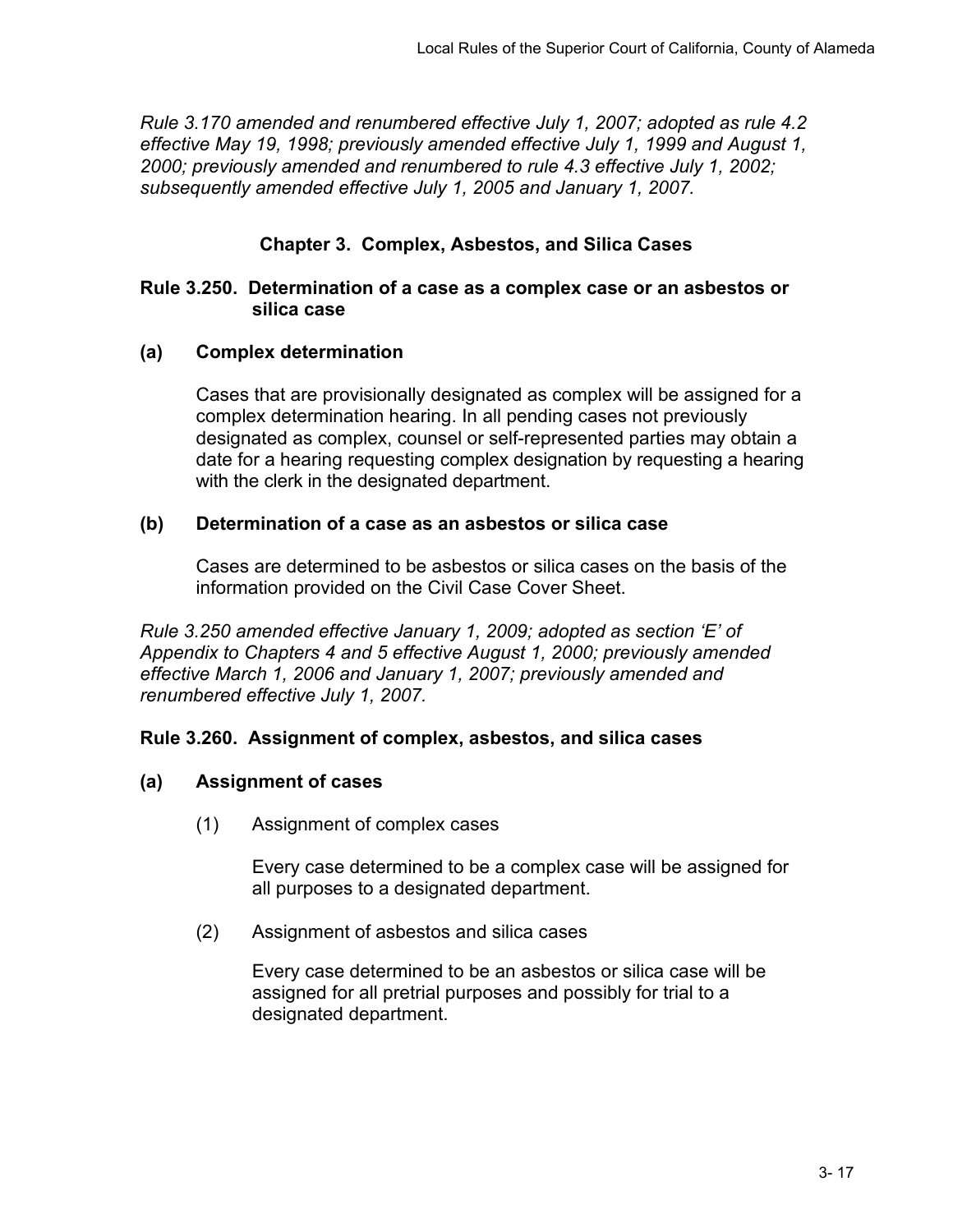### **(b) Notice of Assignment for noncomplex and asbestos and silica cases**

- (1) The court will issue a Notice of Assignment in all cases determined not to be complex.
- (2) All asbestos and silica cases will be assigned within two court days of filing. A Notice of Assignment indicating the name and department number of the assigned judge, as well as the assigned judge's departmental schedule for noticed motions and ex parte applications, and a Notice of Initial Case Management Conference will be prepared by the court.

## **(c) Service of notices**

(1) Service of notice by the clerk

The clerk will serve the Notice of Assignment, Notice of Initial Complex Case Management Conference or Notice of Initial Case Management Conference, and any Complex Determination order made by the court by mail on counsel of record for plaintiff and on any self-represented plaintiff, or personally on plaintiff or plaintiff's representative at the time the complaint is filed.

(2) Service of notice by the plaintiff

The plaintiff must serve the Notice of Assignment or Complex Determination order and the most recent case management conference notice on each named defendant either when that defendant is served with the summons and complaint, or as soon as plaintiff receives the notice, whichever is later and file a proof of service thereof. Whenever a cross complaint is filed, cross complainant must serve the Notice of Assignment or Complex Determination order on all cross defendants who are not already parties with the summons and cross complaint, and must file a proof of service thereof.

# **(d) Designation of assigned judge in subsequent documents**

After a case is assigned, all subsequent documents must state on the face page, under the case number, the following:

ASSIGNED FOR ALL PURPOSES TO: JUDGE [insert name] DEPARTMENT [insert number]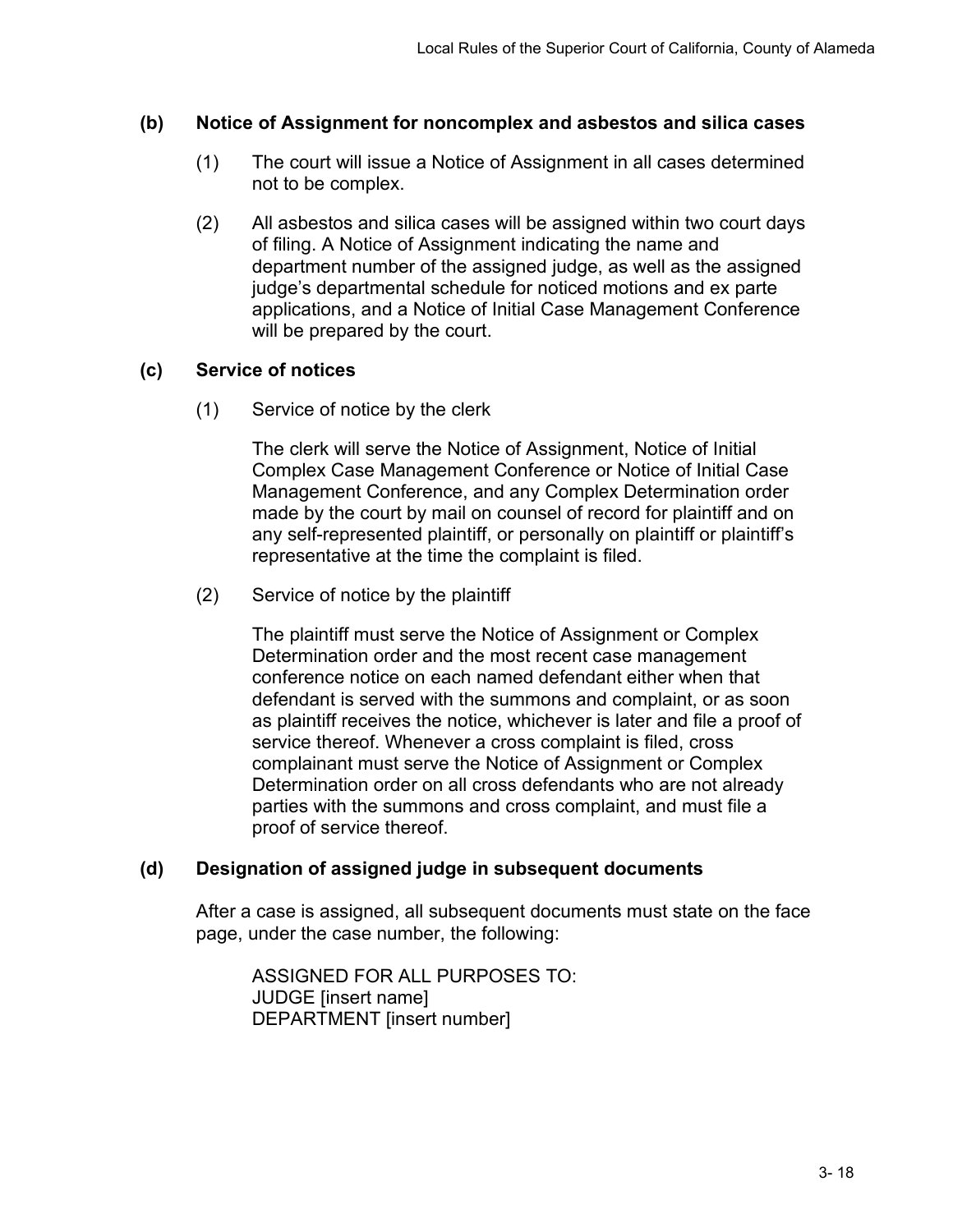### **(e) Case management conference for complex cases**

Cases determined to be complex will be scheduled for a Complex Case Management Conference after the hearing or order determining that the case is complex.

#### **(f) Complex case management conference statements**

Attorneys or unrepresented parties must file complex case management conference statements in the assigned department within five court days prior to the Complex Case Management Conference.

*Rule 3.260 amended effective January 1, 2009; adopted as section 'E' of Appendix to Chapters 4 and 5 effective August 1, 2000; previously amended effective March 1, 2006 and January 1, 2007; previously amended and renumbered effective July 1, 2007.*

## **Rule 3.280. Service requirements in asbestos and silica cases**

- (1) Within 45 days of filing the complaint, the plaintiff must serve each named defendant and file proof of service with the court.
- (2) Within 45 days of service of the complaint, each defendant must file and serve all responsive pleadings.
- (3) Within 45 days of service of the complaint, any cross-complaints must be served and proof of service filed and served upon all parties who have appeared in the action.
- (4) Any party adding a new party to the action must provide notice to the newly added party of the next scheduled conference or hearing.

*Rule 3.280 amended and renumbered effective July 1, 2007; adopted as rule 7.4 effective May 19, 1998; previously amended effective July 1, 1999 and January 1, 2005.*

# **Rule 3.285. Standard interrogatories in asbestos and silica cases**

# **(a) Interrogatories to plaintiffs**

All standard interrogatories to plaintiffs will be deemed served on plaintiff when the complaint is filed and answers must be served within 60 days of the filing of the complaint.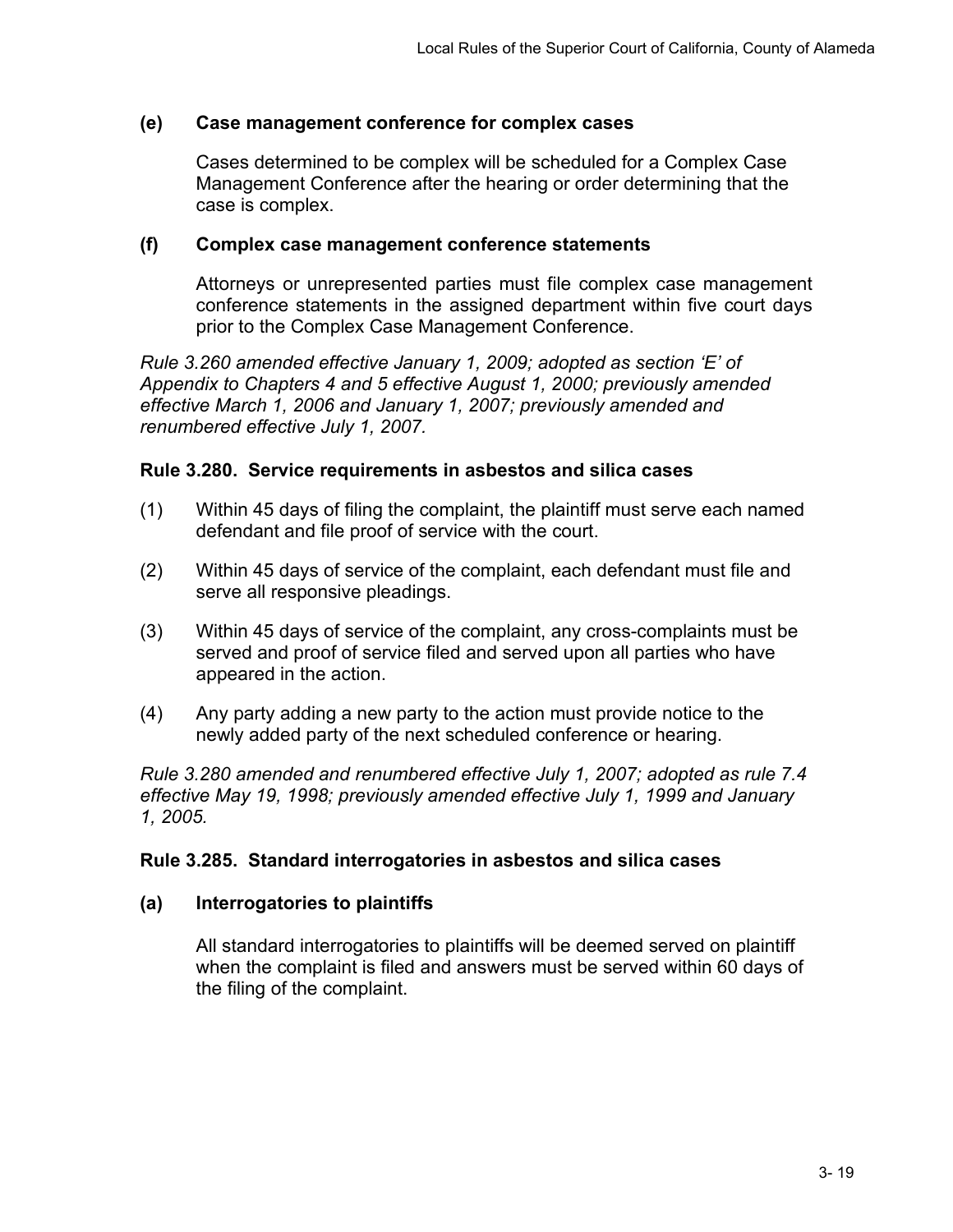## **(b) Interrogatories to defendants**

All standard interrogatories to defendants and cross-defendants will be deemed served with the complaint or cross-complaint and answers must be served pursuant to the provisions of Code of Civil Procedure section 2030 or order of the court.

*Rule 3.285 amended and renumbered effective July 1, 2007; adopted as rule 7.4 effective May 19, 1998; previously amended effective July 1, 1999 and January 1, 2005.*

#### **Rule 3.290. Case management for asbestos and silica cases**

#### **(a) Initial case management conferences**

- (1) The initial case management conference will be conducted within 120 days after the filing of the complaint or as otherwise ordered by the court.
- (2) Counsel thoroughly familiar with the case must attend the initial case management conference. All deadlines and schedule dates ordered by the court or stipulated to by counsel attending the initial case management conference will be binding on trial counsel.
- (3) The court may set deadlines for exchange of written demands and offers, stipulations, completion of depositions and interrogatories, filing of motions, disclosing exhibits, and designation of experts.
- (4) The court will consider and may order consolidation for the purpose of hearing motions, conducting settlement conferences, or for trial.

#### **(b) Additional case management conferences**

- (1) Additional case management conferences will be held by the court after the initial case management conference unless the court orders otherwise.
- (2) The court will review discovery; schedule settlement conferences; schedule the trial date and further conference dates; consider diversion of the case to a special master, hearing officer, or temporary judge; consider ordering the case to judicial arbitration or other form of alternative dispute resolution; set a deadline for independent medical examinations; order a final discovery deadline; rule on pending motions; dismiss or substitute fictitious defendants; schedule summary judgment or summary adjudication of issues if appropriate; confirm the trial date and trial management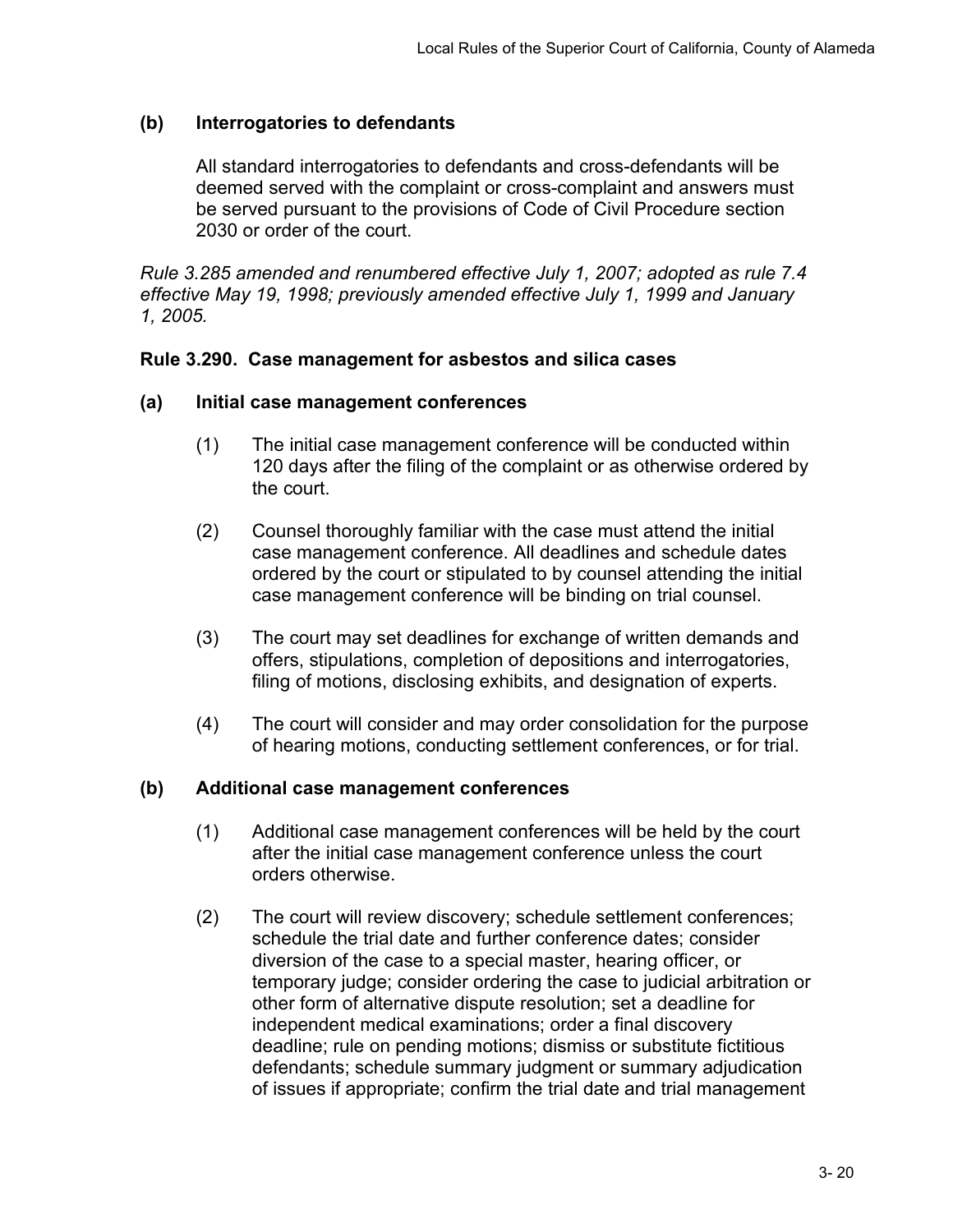and settlement conference dates; review previous orders for compliance; assure readiness for trial; and make any other orders determined to be necessary or appropriate.

### **(c) Final case management conference**

A final case management conference will be held 14 days before trial unless otherwise ordered by the court.

*Rule 3.290 amended and renumbered effective July 1, 2018; adopted as rule 7.4 effective May 19, 1998; previously amended effective July 1, 1999 and January 1, 2005; previously amended and renumbered July 1, 2007.*

# **Chapter 4. Other Special Civil Case Types**

# **Rule 3.300. Cases involving the California Environmental Quality Act**

# **(a) Assignment of CEQA cases**

Unless otherwise specified in these rules or ordered by the presiding or supervising judge, all CEQA cases will be assigned to a single judge for all purposes, including trial.

## **(b) Notice of assignment**

A Notice of Assignment indicating the name and department number of the assigned judge, as well as the assigned judge's departmental schedule for notice motions and ex parte applications, will be prepared by the court.

# **(c) Service of notices**

(1) Service of notice by clerk

The clerk will serve the Notice of Assignment either by mail on counsel of record for petitioner and on any self-represented petitioner, or personally on petitioner or petitioner's representative at the time the petition is filed.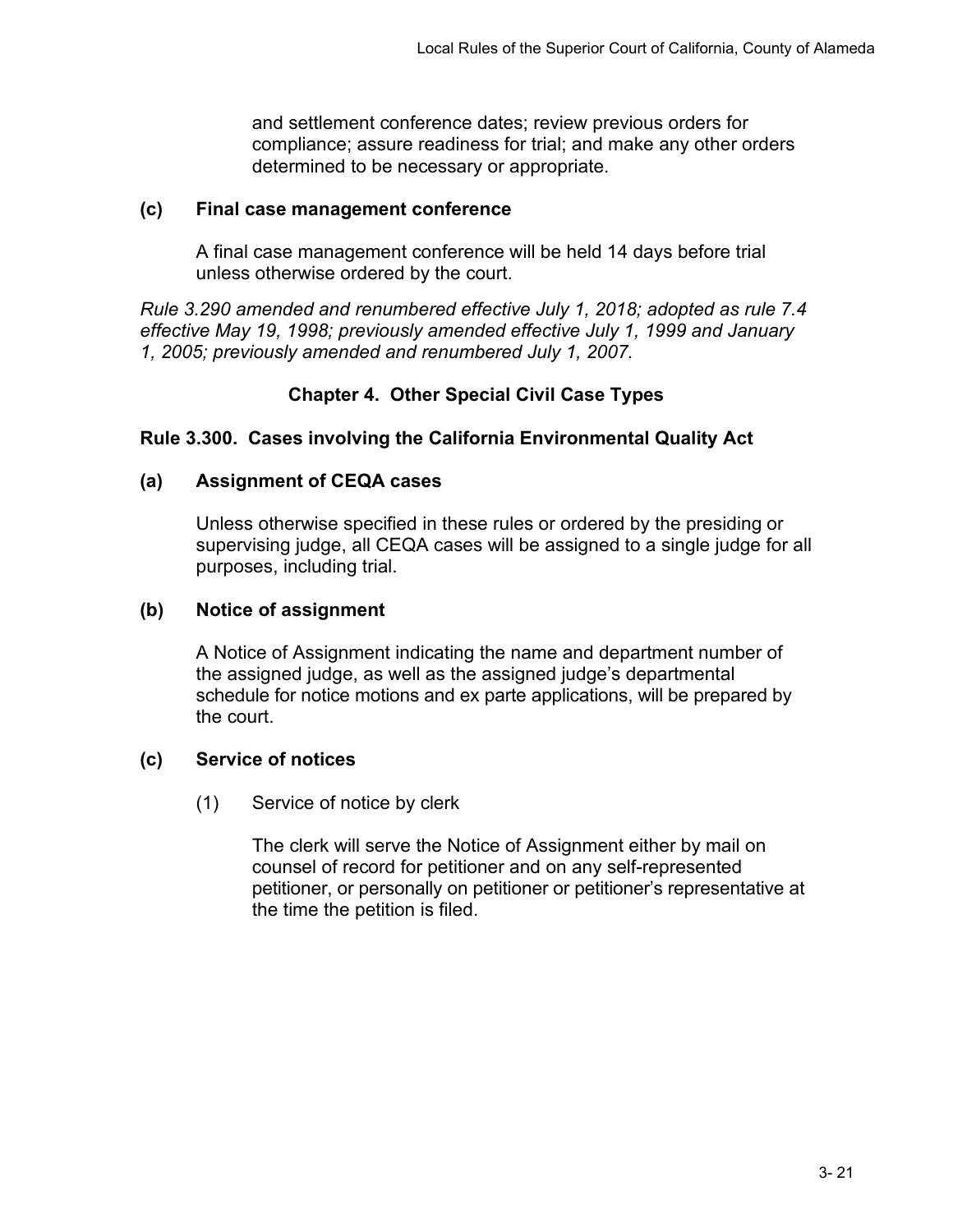(2) Service of notice by petitioner

The petitioner must serve the Notice of Assignment and the most recent case management conference notice on each named respondent or defendant either when that respondent or defendant is served with the summons and complaint, or as soon as petitioner receives the notice, whichever is later, and file a proof of service thereof.

## **(d) Designation of assigned judge in subsequent documents**

After a CEQA case is assigned, all subsequent documents must state on the face page, under the case number, the following:

ASSIGNED FOR ALL PURPOSES TO: JUDGE [insert name] DEPARTMENT [insert number]

## **(e) Unavailability of assigned judge**

In the event of the temporary unavailability of the judge assigned to a CEQA case for all purposes, another judge may be assigned to hear matters in that case. Until and unless the court issues an order or notice revoking the existing single assignment or assigning a new judge for all purposes, any hearing that may take place before another judge does not affect the status of the case as originally assigned for all purposes.

If, due to temporary unavailability, a judge must hear a matter assigned to another judge, the court will note on the record that the case remains assigned for all purposes to the assigned judge.

*Rule 3.300 amended and renumbered effective July 1, 2007; adopted as rule 5.13 effective July 1, 1999; previously amended January 1, 2000; previously renumbered to rule 5.12 effective January 1, 2002 and renumbered to rule 5.11,effective July 1, 2003; subsequently amended effective January 1, 2007.*

# **Rule 3.310. Invitation to mediation [Repealed]**

*Rule 3.310 repealed effective July 1, 2018; adopted as rule 5.13 effective July 1, 1999; previously amended January 1, 2000; previously renumbered to rule 5.12 effective January 1, 2002 and renumbered to rule 5.11,effective July 1, 2003; subsequently amended effective January 1, 2007; amended and renumbered effective July 1, 2007.*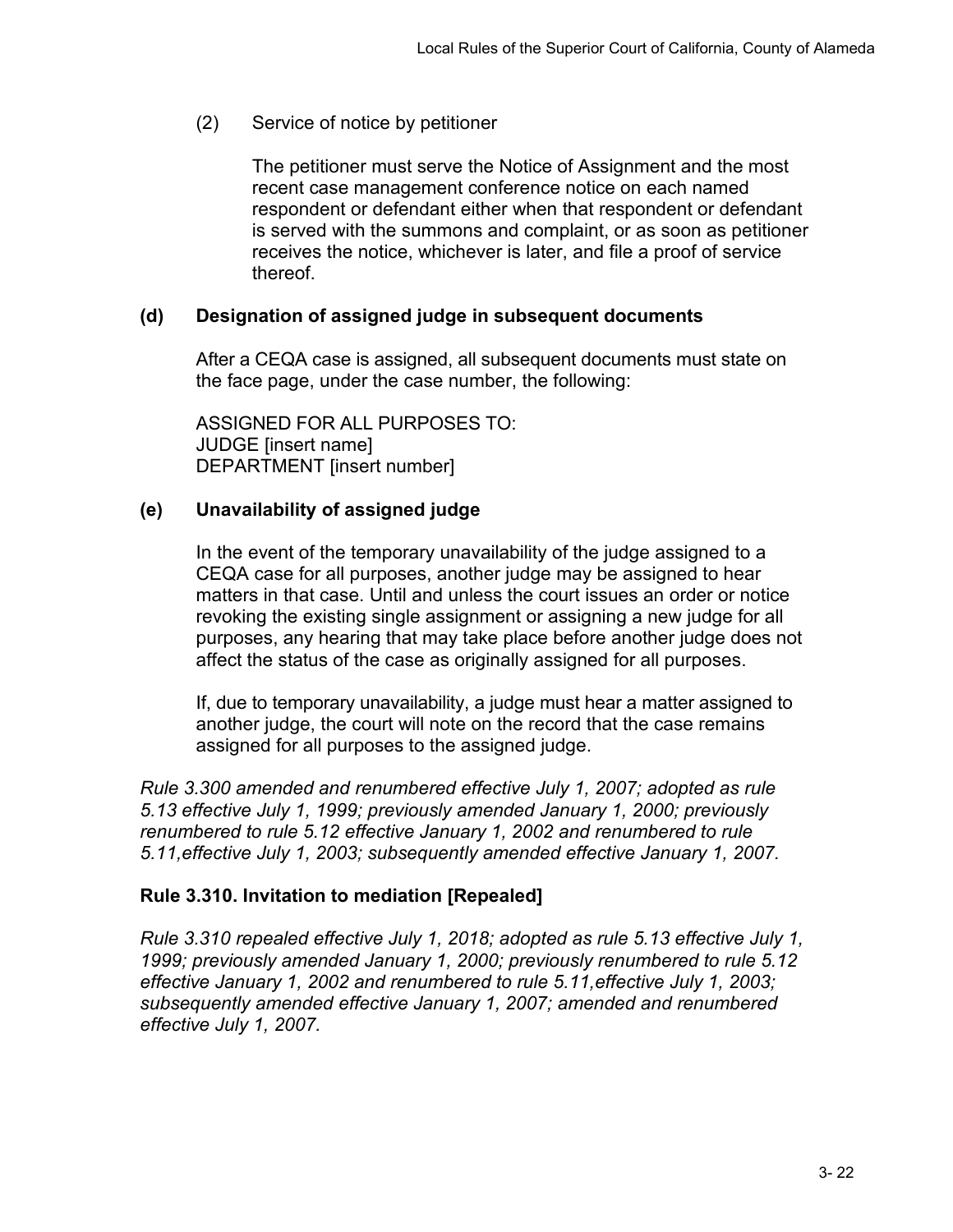# **Rule 3.320. Preparation of the administrative record [Repealed]**

*Rule 3.320 repealed effective July 1, 2018; adopted as rule 5.13 effective July 1, 1999; previously amended January 1, 2000; previously renumbered to rule 5.12 effective January 1, 2002 and renumbered to rule 5.11, effective July 1, 2003; subsequently amended effective January 1, 2007; amended and renumbered effective July 1, 2007.*

## **Rule 3.330. Format of the administrative record**

#### **(a) Binding and length of volumes of the administrative record**

The administrative record must be provided in one or more volumes of not more than 300 pages that are separately bound. Alternatively, it may be provided to the court in an electronic format that is both searchable and readable. The pages of the administrative record must be numbered consecutively and bound on the left margin. The cover of each volume of the records must be the same size as its pages and contain the same material as the cover of a brief, but must be labeled "Administrative Record."

## **(b) Index**

At the beginning of the first volume of the administrative record, there must be an index of each paper or record in the order presented in the record referring to each paper or record by title or description and the volume and page at which it first appears.

#### **(c) Organization**

The administrative record must be organized in the following order:

- (1) The Notice of Determination;
- (2) All resolutions or ordinances adopted by the lead agency approving the project or required by law;
- (3) The Draft or revised Draft Environmental Impact Report and initial study;
- (4) The comments received on and the responses to those comments prepared for the Draft Environmental Impact Report or Negative Declaration, including any modification of the environmental documents and project made after the comment period;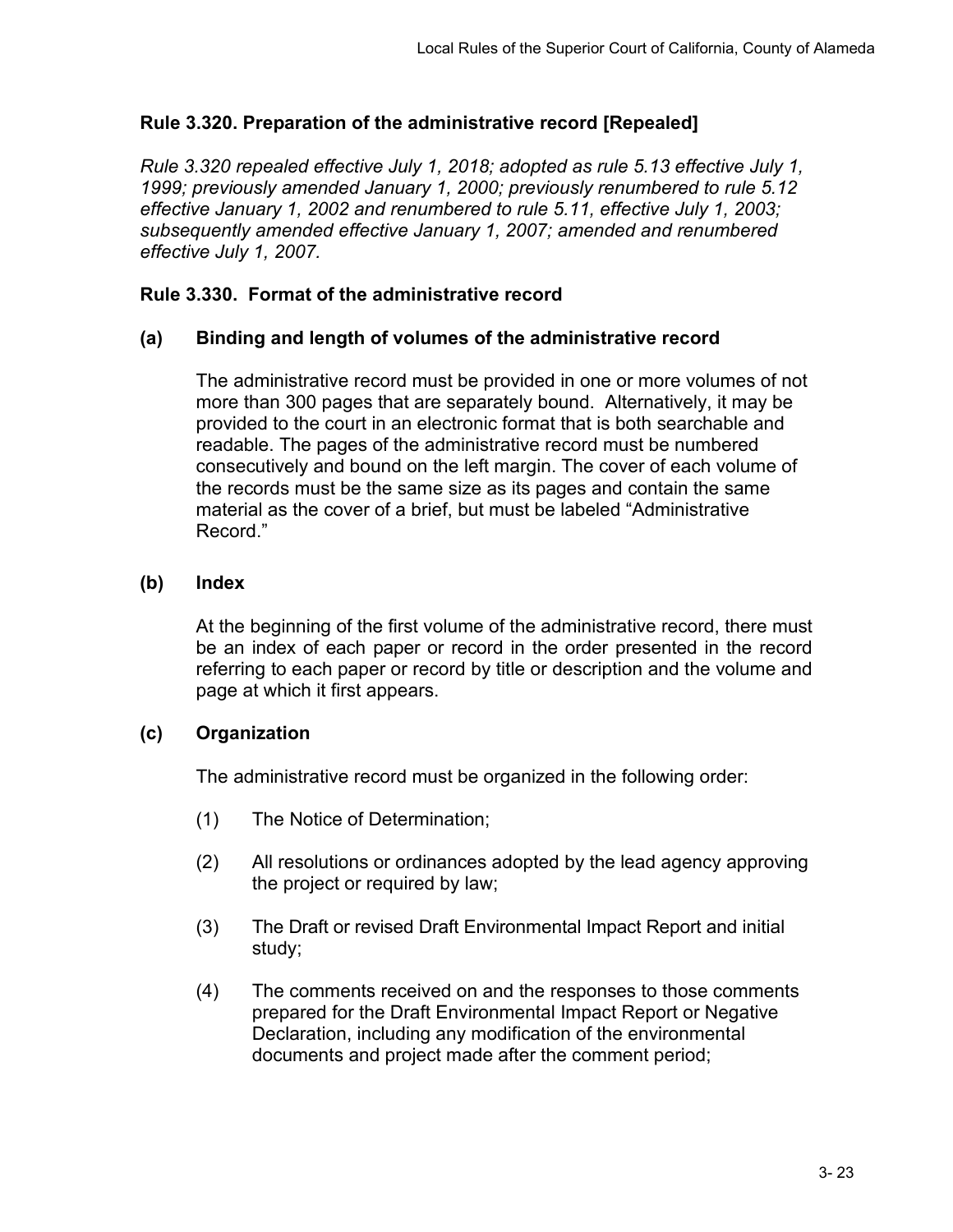- (5) The remainder of the Final Environmental Impact Report, including all appendices and other materials;
- (6) The staff reports prepared for the approving bodies of the lead agency;
- (7) Transcripts or minutes of all hearings; and
	- (8) The remainder of the administrative record.

*Rule 3.330 amended effective July 1, 2018; adopted as rule 5.13 effective July 1, 1999; previously amended January 1, 2000; previously renumbered to rule 5.12 effective January 1, 2002 and renumbered to rule 5.11, effective July 1, 2003; subsequently amended effective January 1, 2007; amended and renumbered effective July 1, 2007.*

## **Rule 3.335. Disputes regarding the contents of the administrative record**

Once the administrative record has been filed, any disputes about its accuracy or scope should be resolved by appropriate noticed motion. A motion to supplement the certified administrative record with additional documents or to exclude certain documents from the record may be noticed by any party and should be filed no later than the deadline for filing of petitioner's opening memorandum of points and authorities in support of the writ. Opposition and reply memoranda on the motion should be filed no later than the deadline for filing the opposition and reply memoranda regarding the writ.

*Rule 3.335 amended effective July 1, 2018; adopted as rule 5.13 effective July 1, 1999; previously amended January 1, 2000; previously renumbered to rule 5.12 effective January 1, 2002 and renumbered to rule 5.11, effective July 1, 2003; subsequently amended effective January 1, 2007; amended and renumbered effective July 1, 2007.*

# **Rule 3.340. Briefing schedule and length of memoranda**

Unless otherwise ordered by the court, the following briefing schedule must be followed:

(1) Petitioner must file directly in the designated CEQA department and serve personally, by overnight mail or, if previously agreed, by fax or electronic means, an opening memorandum of points and authorities in support of the petitioner within 30 days from the date the administrative record is served.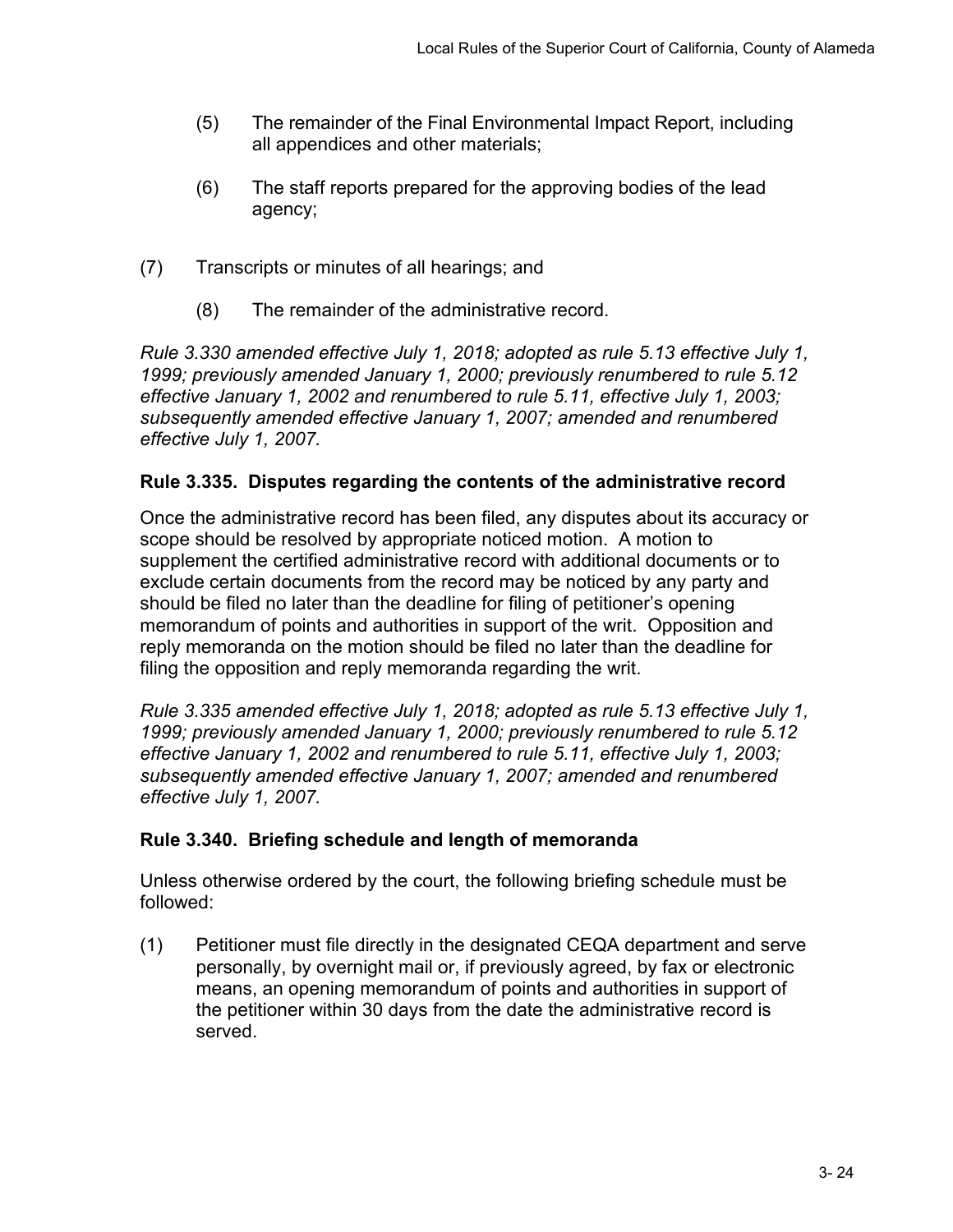- (2) Respondent and Real Party in Interest must file directly in the designated CEQA department and serve personally, by overnight mail or, if previously agreed, by fax or electronic means, opposition points and authorities, if any, within 30 days following service of petitioner's memorandum of points and authorities.
- (3) Petitioner has 20 days from service of the opposition's points and authorities to file directly in the designated CEQA department and serve personally, by overnight mail or, if previously agreed, by fax or electronic means, a reply memorandum of points and authorities.

*Rule 3.340 amended effective July 1, 2018; adopted as rule 5.13 effective July 1, 1999; previously amended January 1, 2000; previously renumbered to rule 5.12 effective January 1, 2002 and renumbered to rule 5.11, effective July 1, 2003; subsequently amended effective January 1, 2007; amended and renumbered effective July 1, 2007.*

# **Rule 3.350. Settlement meeting**

The initial notice must provide that, if the parties agree, the first settlement meeting mandated by Public Resources Code section 21167.8 will be continued so as to take place no later than 35 days after the administrative record is served.

*Rule 3.350 amended effective July 1, 2018; adopted as rule 5.13 effective July 1, 1999; previously amended January 1, 2000; previously renumbered to rule 5.12 effective January 1, 2002 and renumbered to rule 5.11, effective July 1, 2003; subsequently amended effective January 1, 2007; amended and renumbered effective July 1, 2007.*

# **Rule 3.370. Statement of issues**

The statement of issues must identify those portions of the administrative record that are directly related to the contentions and issues remaining in controversy.

*Rule 3.370 amended and renumbered effective July 1, 2007; adopted as rule 5.13 effective July 1, 1999; previously amended January 1, 2000; previously renumbered to rule 5.12 effective January 1, 2002 and renumbered to rule 5.11, effective July 1, 2003; subsequently amended effective January 1, 2007.*

# **Rule 3.380. Trial notebooks**

Petitioner must prepare a trial notebook that must be filed with the designated CEQA department 14 days before the date of the hearing or at the time the Reply Brief is filed, whichever is later. The trial notebook must consist of the petition, all answers, the briefs, any motions set to be heard at trial, the statement of issues, and any other documents agreed upon by the parties.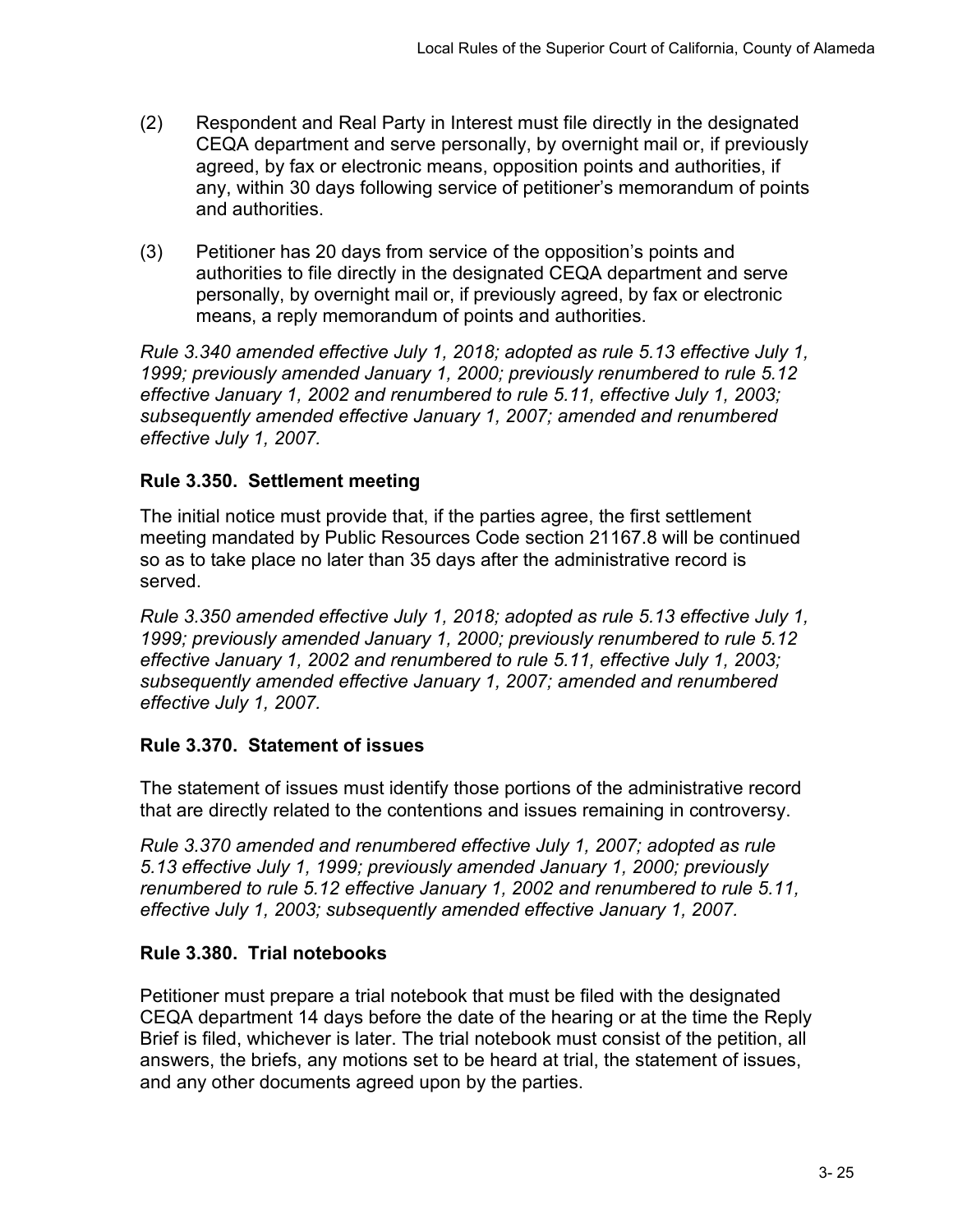Petitioner must prepare two collections of the Administrative Record documents, in cooperation with the responding parties, for the use of the trial judge. The first collection shall contain each page of the Administrative Record cited in any of the parties' briefs including the page before and the page following the cited page in the Administrative Record. The second collection of Administrative Record documents shall include the entire document or the entire chapter of the document containing each page of the Administrative Record cited in any of the briefs. Both collections of Administrative Record documents must be housed in three-ring binders and delivered to the assigned CEQA department at the same time as the trial notebook.

*Rule 3.380 amended effective July 1, 2018; adopted as rule 5.13 effective July 1, 1999; previously amended January 1, 2000; previously renumbered to rule 5.12 effective January 1, 2002 and renumbered to rule 5.11, effective July 1, 2003; subsequently amended effective January 1, 2007; amended and renumbered effective July 1, 2007.*

## **Rule 3.400. Other petitions for administrative or ordinary mandamus [Reserved]**

## **Rule 3.500. Petitions to compel arbitration or to confirm an arbitration award [Reserved]**

# **Rule 3.600. Unlawful detainers**

The rules in this chapter may be referred to as the Local Unlawful Detainer Rules. Unlawful Detainer cases will be assigned to the Department 511 master calendar.

*Rule 3.600 amended effective July 1, 2018; adopted as rule 7.2 effective May 19, 1998; previously amended effective July 1, 1999 and July 1, 2004; amended and renumbered effective July 1, 2007.*

# **Rule 3.610. Undertakings**

Unless otherwise ordered by the court, the minimum amount of undertaking required for an order for immediate possession is ten times the amount of monthly rental, but not less than \$500.00.

*Rule 3.610 amended effective July 1, 2008; adopted as rule 4.14 effective May 19, 1998; previously amended effective July 1, 1999 and July 1, 2007; previously renumbered to rule 4.12 effective July 1, 2002 and to rule 3.610 effective July 1, 2007.*

# **Rule 3.620. Request for trial date**

Plaintiff must file a request for trial no later than 25 days after filing an unlawful detainer complaint.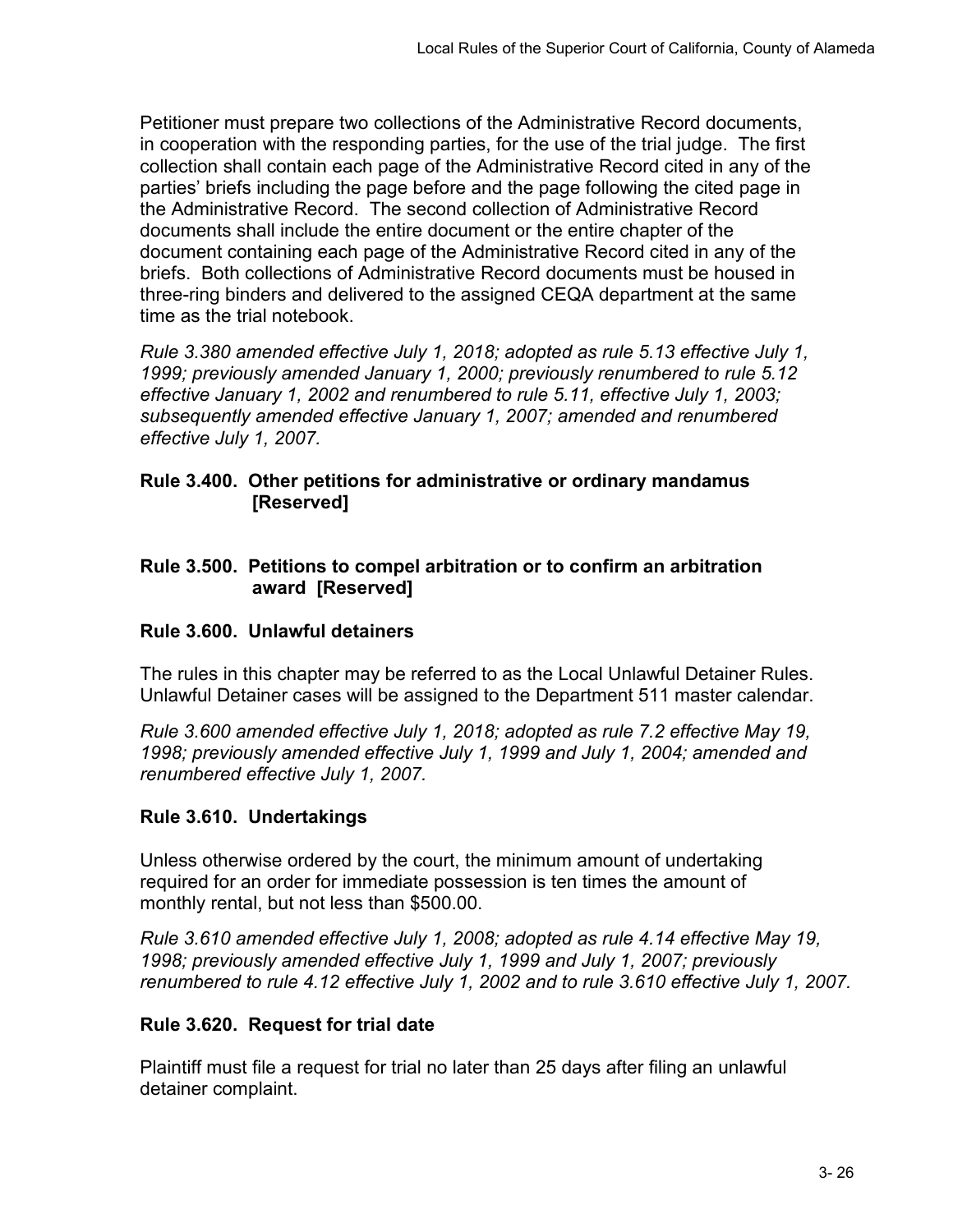*Rule 3.620 amended and renumbered effective July 1, 2007; adopted as rule 7.2 effective May 19, 1998; previously amended effective July 1, 1999 and July 1, 2004.*

#### **Rule 3.630. Notice that defendant has vacated premises and redesignation of case**

The plaintiff must notify the court in writing forthwith if all defendants have ceased possession of the property prior to trial and that possession of the property is therefore no longer an issue. Upon receipt of such notice, the court will issue a Notice of Assignment of the case as a limited or unlimited civil case.

*Rule 3.630 adopted effective July 1, 2007.*

## **Rule 3.640. Status conference**

The court will set a status conference 45 days after filing of an unlawful detainer complaint unless the case has been set for trial, the court has issued a Notice of Assignment following redesignation of the case as a limited or unlimited case, or a disposition of the case has been entered.

*Rule 3.640 amended and renumbered effective July 1, 2007; adopted as rule 7.2 effective May 19, 1998; previously amended effective July 1, 1999 and July 1, 2004.*

#### **Rule 3.650. Applications for stays of execution or other extraordinary relief**

Ex parte applications for stays of execution or other extraordinary relief in unlawful detainer matters must be accompanied by a declaration showing each of the following:

- (1) Opposing counsel (or, if there is none of record, the opposing party) has been notified at least 24 hours in advance by telephone or in person of the time of the application.
- (2) The facts that necessitate proceeding ex parte.
- (3) The facts that constitute good cause for a stay of execution.

Factual matters must be set forth directly, not on information and belief. A form of declaration may be obtained from the clerk. Stays involving possession of real property will usually be granted only on condition that the payment of the reasonable rental value is paid to the court in advance if rent would otherwise become due.

*Rule 3.650 amended and renumbered effective July 1, 2007; adopted as rule 4.16 effective May 19, 1998; previously renumbered to rule 4.14 effective July 1, 2002.*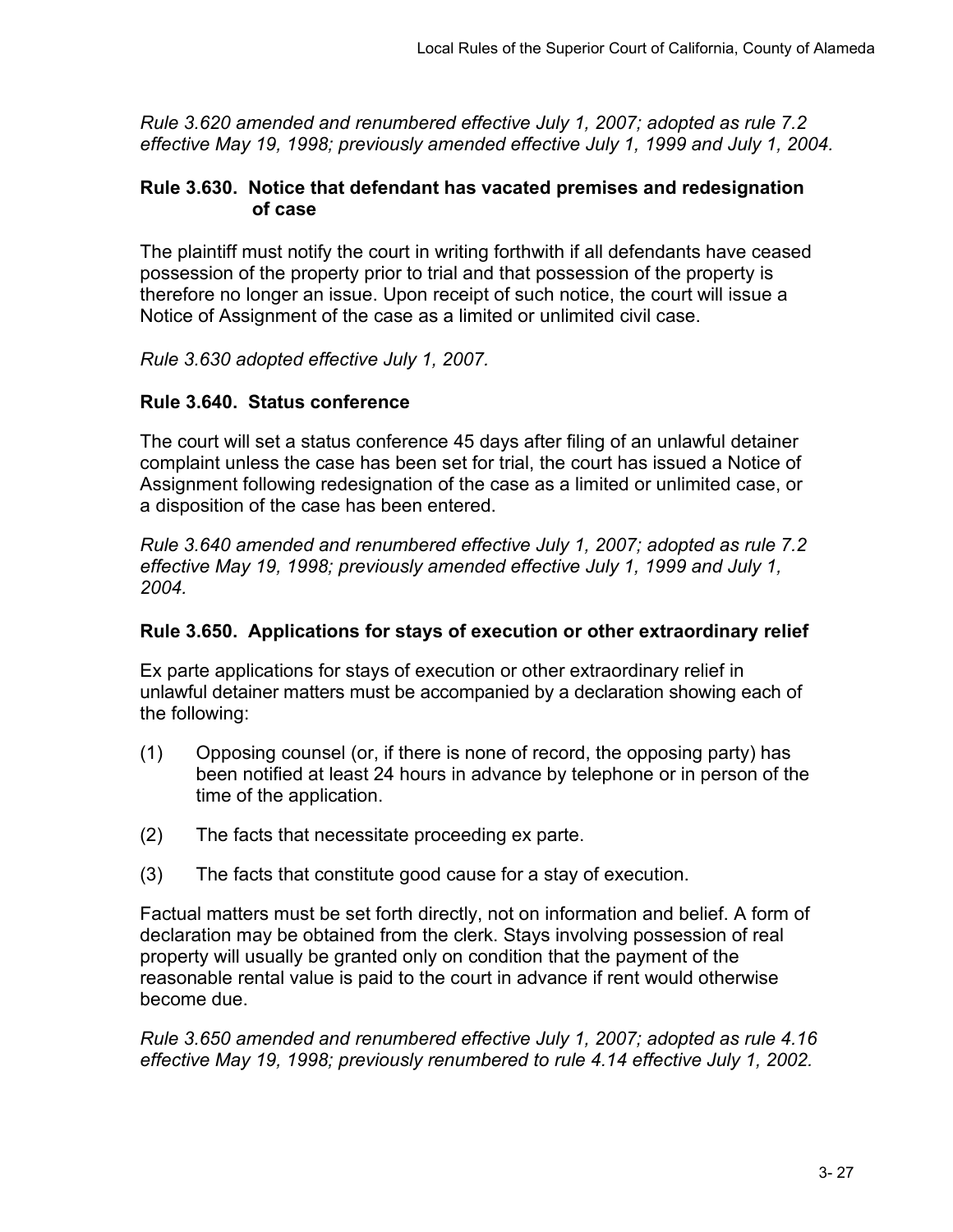# **Chapter 5. Alternative Dispute Resolution**

### **Rule 3.700. Use of alternative dispute resolution processes encouraged**

The court finds that it is in the best interests of all parties that they participate in alternatives to traditional litigation, such as arbitration, mediation, neutral evaluation, and voluntary settlement conferences. Therefore, the court may refer cases to an appropriate form of alternative dispute resolution (ADR) before they are set for trial, unless there is good cause to dispense with an alternative dispute resolution process.

*Rule 3.700 amended and renumbered effective July 1, 2007; adopted as rule 6.1 effective May 19, 1998; previously amended July 1, 1999 and July 1, 2003.*

#### **Rule 3.710. Rules for alternative dispute resolution processes other than judicial arbitration**

## **(a) Selection of provider**

The parties may choose any ADR provider they wish, whether or not that provider is on the list described in the following section of these rules.

## **(b) Good faith participation is required**

All parties to an alternative dispute resolution process must participate in the process in good faith.

#### **(c) Personal appearance required**

In conducting a session, the ADR provider should require the attendance of persons with full authority to resolve the dispute. The provider should only permit telephone appearances if good cause to waive personal appearance was shown in a timely manner prior to the session.

#### **(d) Cost of the alternative dispute resolution process**

Unless the ADR provider's fees and expenses have been ordered by the court, the parties and the provider must agree on the fees and expenses. The fees and expenses of the provider will be borne by the parties equally, unless they agree otherwise.

*Rule 3.710 amended and renumbered effective July 1, 2007; adopted as rule 6.2 effective May 19, 1998; previously amended effective July 1, 1999 and July 1, 2003.*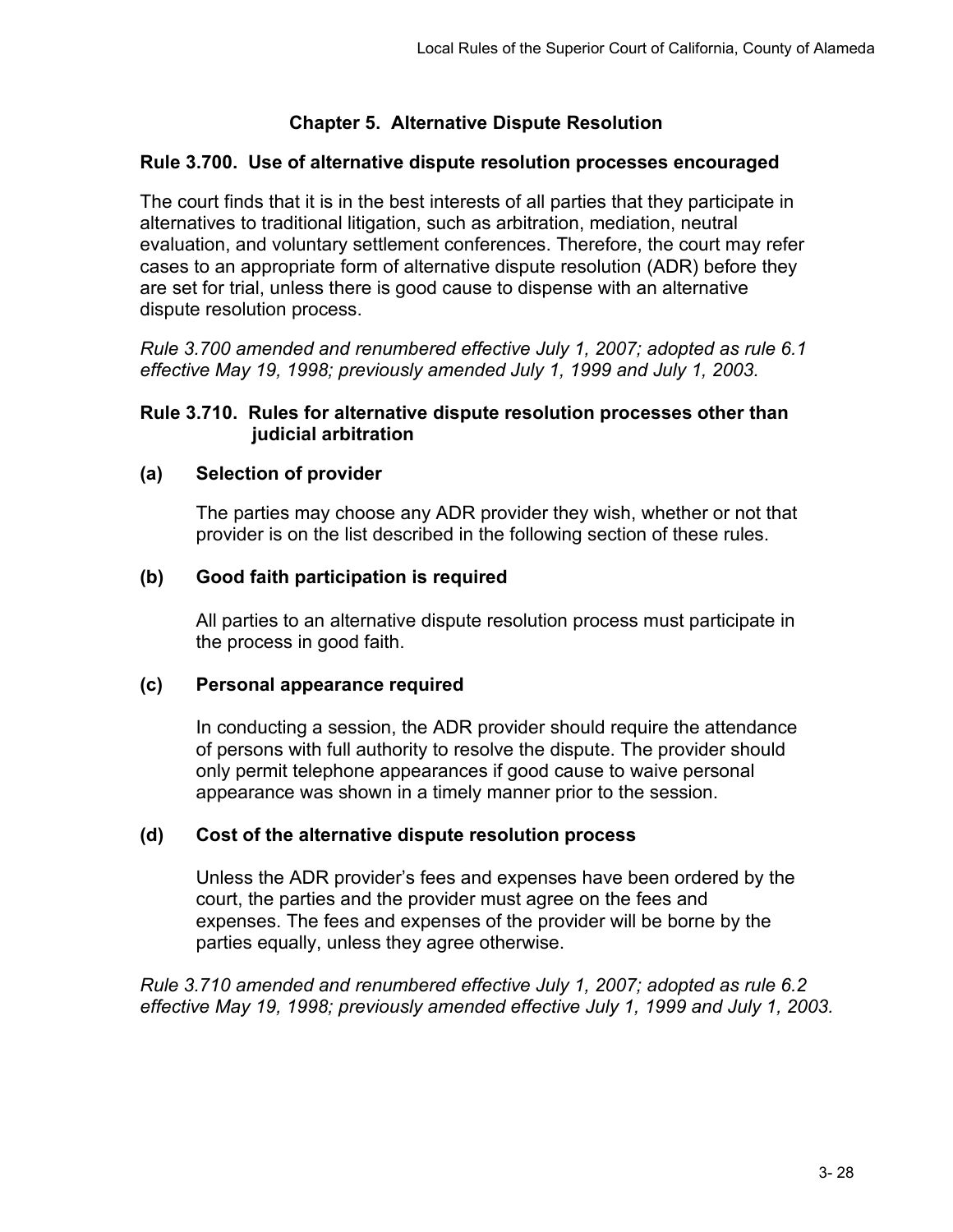# **Rule 3.720. Alternative dispute resolution provider list**

The court maintains a list of alternative dispute resolution providers to assist parties and counsel in obtaining access to experienced and affordable alternative dispute resolution services. The list, including names, qualifications, services provided and fees charged, will be posted on the court's website and will be available in the office of the ADR program administrator.

*Rule 3.720 amended effective July 1, 2018; adopted as rule 6.3 effective May 19, 1998; previously amended effective July 1, 1999, July 1, 2003, and January 1, 2007; amended and renumbered effective July 1, 2007*

#### **Rule 3.740. The ADR administration committee**

#### **(a) Members**

In addition to the members required by the California Rules of Court, the court's ADR Administration Committee will also include three or more members chosen by the presiding judge as representatives of ADR providers serving on the court's ADR panels.

#### **(b) Duties of the committee**

In addition to the responsibilities provided in the California Rules of Court, the court's ADR Administration Committee has the following responsibilities:

- (1) To establish criteria for ADR panel eligibility;
- (2) To recruit and appoint ADR providers to the ADR panels;
- (3) To deny applications for the ADR panel;
- (4) To investigate any written complaints received regarding the conduct of ADR panelists and determine appropriate action, including but not limited to, issuing a reprimand, removing an individual from the ADR panel, and prohibiting future participation in the ADR panel;
- (5) To develop informational and educational material concerning the court's ADR panels;
- (6) To review the administration and operation of the ADR panel list and make recommendations to improve the program, promote the ends of justice, and serve the needs of the community; and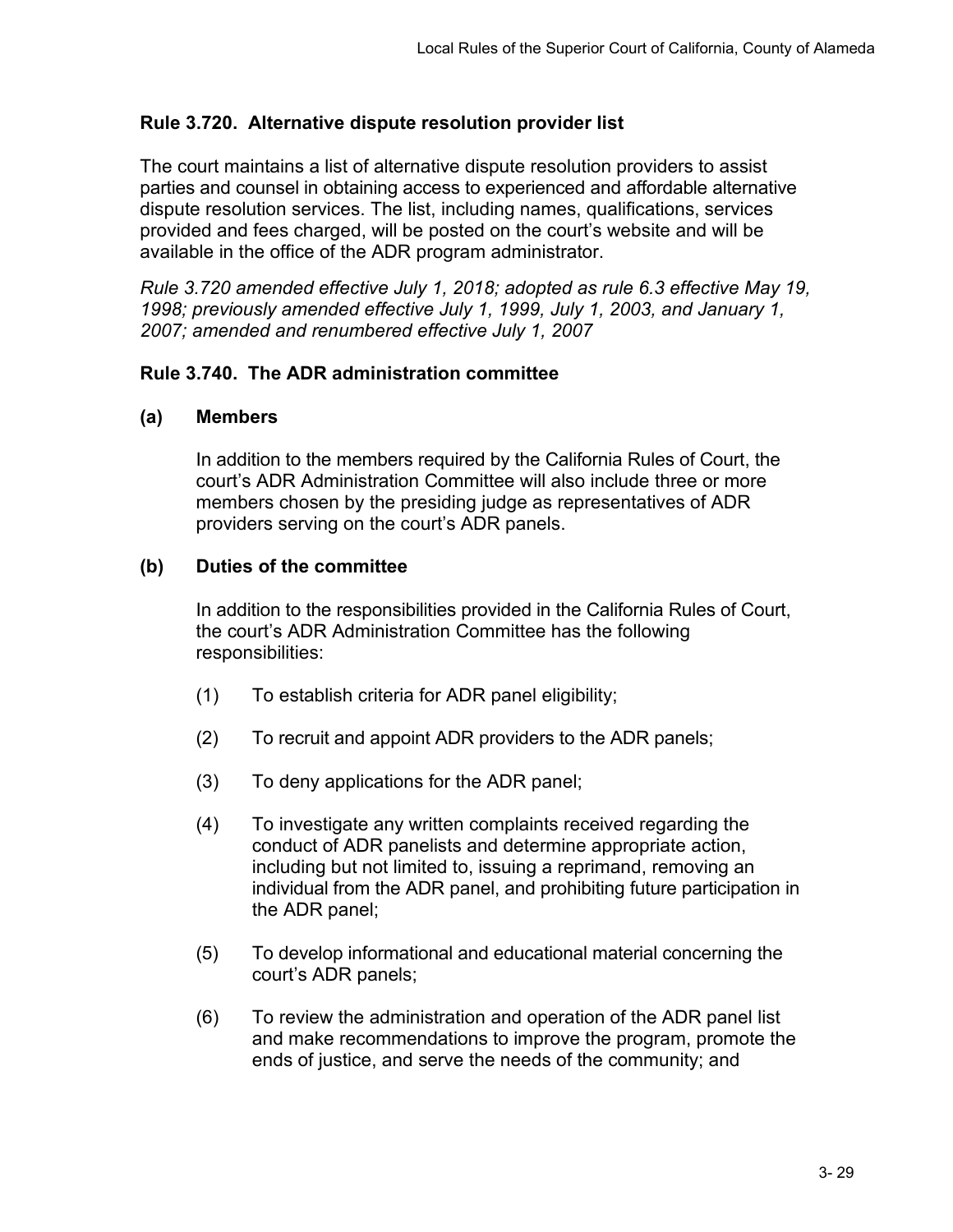(7) To gather statistical and other evaluation information concerning the court's ADR program to ensure that the reporting requirements to the Judicial Council are met.

*Rule 3.740 amended and renumbered effective July 1, 2007; adopted as rule 6.5 effective May 19, 1998; previously amended effective July 1, 1999, July 1, 2003, and January 1, 2007.* 

# **Rule 3.750. Complaint procedure**

The complaint procedure described in this section applies to all providers of alternative dispute resolution (ADR) services who are panel members of the court's ADR Program. The following local rules relating to the complaint procedure are intended to comply with applicable California Rules of Court and to ensure that all complaints are resolved through procedures consistent with California mediation confidentiality statutes. The court's ADR complaint brochure provides more detailed information about the process and procedure.

*Rule 3.750 amended effective January 1, 2010; adopted as rule 6.7 effective July 1, 2003; previously amended and renumbered effective July 1, 2007.* 

# **Rule 3.760. Inquiries and complaints**

# **(a) Designation of complaint coordinator**

The ADR program administrator is the designated complaint coordinator unless otherwise ordered by the presiding judge.

# **(b) Acknowledgement of complaint**

Within three court days of receipt of an inquiry or complaint, the complaint coordinator will send written acknowledgement of receipt.

#### **(c) Preliminary review**

Within 10 court days of receipt of an inquiry or complaint, the complaint coordinator will determine whether the complaint can be informally resolved or closed, or whether an investigation is warranted. If an investigation is warranted then the complainant may be asked to submit the complaint in writing.

# **(d) Investigation and recommendation**

(1) Within three court days of a determination that the complaint warrants an investigation, the panelist will be given written notice of